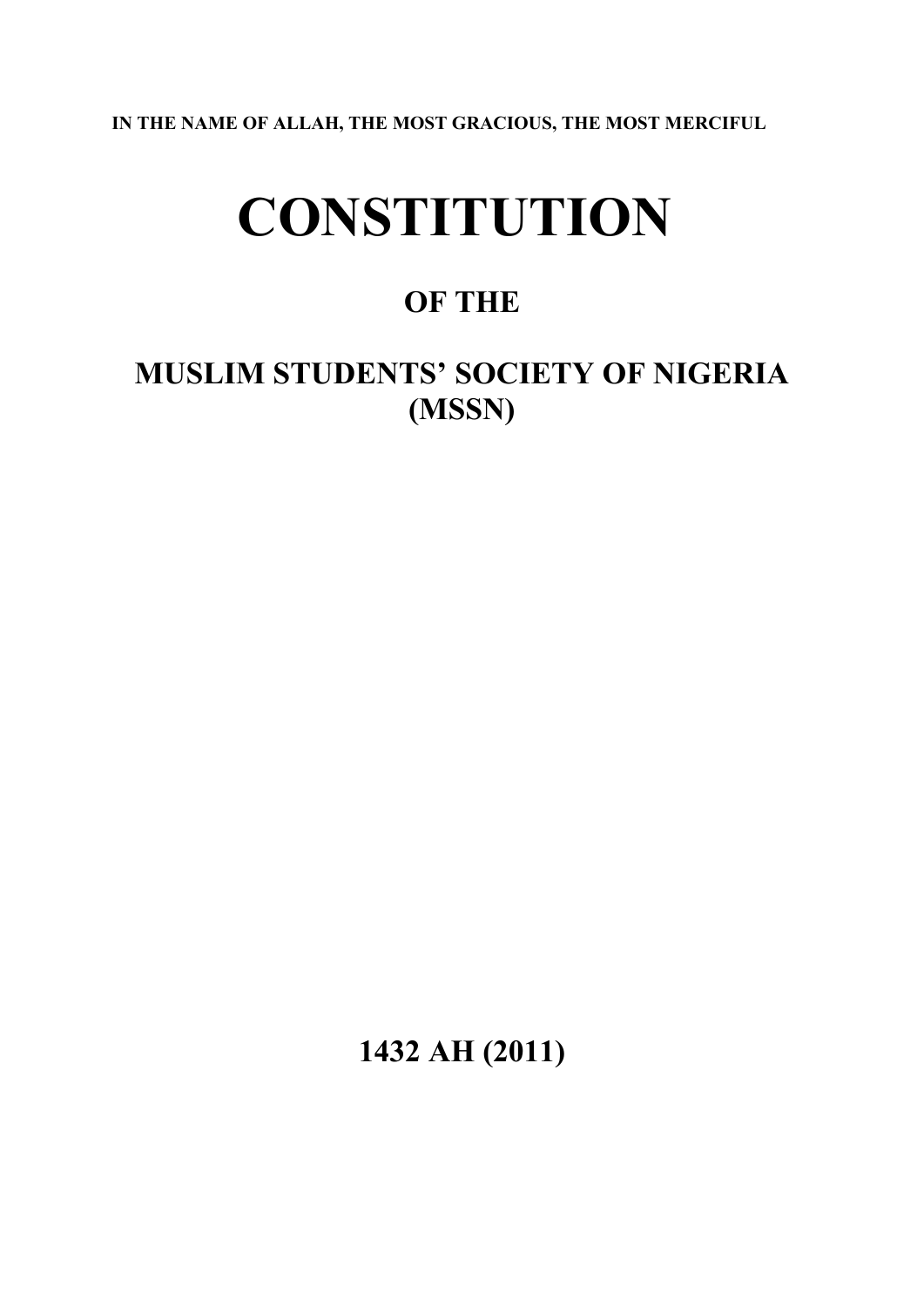#### **PREAMBLE**

FIRMLY BELIEVING IN ALLAH alone as the Creator, Sustainer and Nourisher of the Universe and all that it contains;

FURTHER BELIEVING in the Glorious Qur'an and the Sunnah of the Noble Prophet Muhammad (S.A.W) as the guide and basis of the Society;

RECOGNIZING the rules and principles of the SHARI'AH as binding on all Muslims;

READILY AND DEVOTEDLY responding to ALLAH's call to establish a community enjoining all that is virtuous and forbidding all that is evil;

BELIEVING AND ACCEPTING the saying of Prophet Muhammad (S.A.W) that the acquisition of knowledge is a life long process from the cradle to the grave and thus every Muslim is essentially a student for life;

AND FULLY COMMITTED to hold fast to the cord of unity and brotherhood which ALLAH has stretched out to us;

WE OF THE MUSLIM STUDENTS' SOCIETY OF NIGERIA HEREBY DECLARE AND GIVE TO OURSELVES THIS CONSTITUTION.

#### **SECTION 1**

The name of the Society shall be the "MUSLIM STUDENTS' SOCIETY OF NIGERIA (MSSN) hereinafter referred to as the "Society".

**MOTTO**

 $\mathbf{E:}$ 

The Motto of the Society shall be "LA ILAHA ILLALLAH MUHAMMADUR-RASUULUL ALLAH" "There is no deity worthy of worship except ALLAH and Muhammad is His Messenger".

**AIMS**

 $\bf S$ 

The aims of the Society shall include but not limited to:

 Bringing all Muslims in closer union and inculcate in them the true Islamic spirit of brotherhood and absolute faith in Allah as the only basis for the achievement of peace among mankind.

Establishing an Islamic Ummah governed by the principles and rules of the SHARI'AH.

Encouraging the study of the Glorious Qur'an as a Final Revelation and Arabic language as the lingua franca of the Islamic World.

Promoting the general welfare of Muslims and safeguard their fundamental rights in any community.

Constituting a strong force for the propagation and strengthening of Islam in Nigeria and throughout the world.

Championing the course of the oppressed in any community.

Encouraging and promoting acquiring sound and qualitative education by all Muslims especially the youths.

Performing or undertaking any other function that is ancillary or incidental to the aforementioned aims.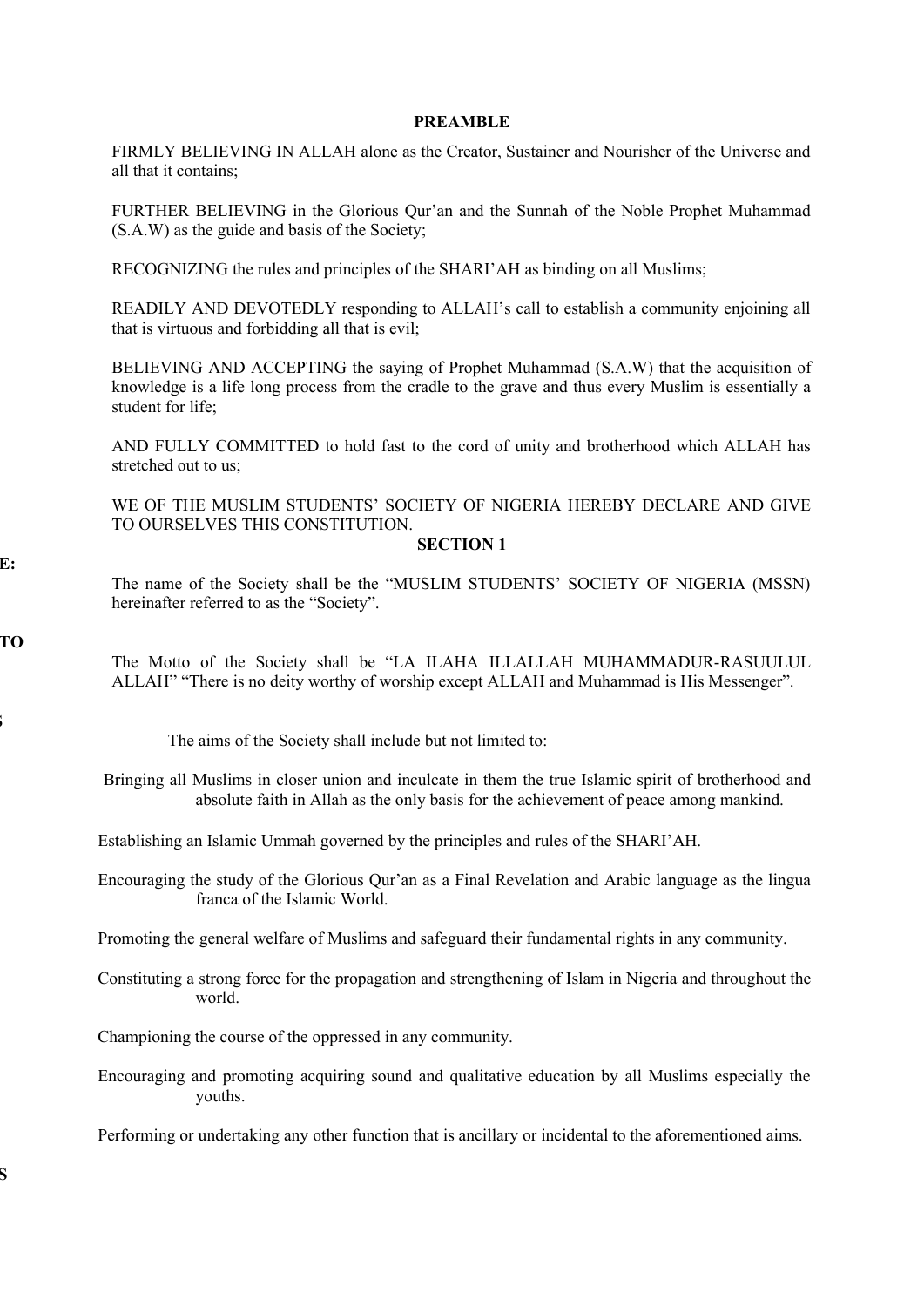The basis of the Society shall always be the SHARI'AH.

#### **RERSHIP**

- Membership shall be opened to any Muslim Students studying in Primary, Secondary or tertiary institution including post graduate Students in Nigeria or Nigerian Muslim Student Studying abroad.
- Membership shall be opened to any Muslim willing to accept the Aims as stated herein above.
- Members of the Society are required to abide by the SHARI'AH in principle and in their conduct, to call others to do same and to propagate and defend it as well as co-operate on its basis to achieve the aims of the Society.

# **SECTION 2**

# **ORGANIZATIONAL STRUCTURE**

The Society shall be organized on five levels namely: National, Zonal, Area Unit, Area Council and the Branch.

#### **SECTION 3**

#### **THE BRANCH**

The Society shall be composed of branches in all Primary, Post-Primary and Post-Secondary institutions including formal schools of Arabic and Islamic Studies of equivalent levels throughout the Federation of Nigeria.

Every institution branch shall bear the name of the Society along with the name of the institution and shall always be guided by the Society's Aims and Basis.

There may be established Central Branches to admit as members of Society, Muslims who are no longer members of any Post-Primary institutions including formal schools of Arabic and Islamic Studies of equivalent levels.

The Central Branches shall only admit as members, Muslims in its community who are willing to accept the Aims and the Basis of the Society and are prepared to participate in all the activities of the Society.

Every Central Branch shall have the status of the Higher Institution branches and shall relate to any level of the Society accordingly.

A prospective member of a Central Branch shall only be registered as member of the Central Branch most proximate to his residence except where the Area Unit Executive Council otherwise directs.

Every new branch shall immediately seek the approval in writing of its Area Council Executives who will arrange for the registration of the Branch with the Zonal the Area Unit Executives within two months of such approval.

No two branches shall exist in the same institution or in the same area, except with the written approval of Area Unit on the recommendation of Area Council.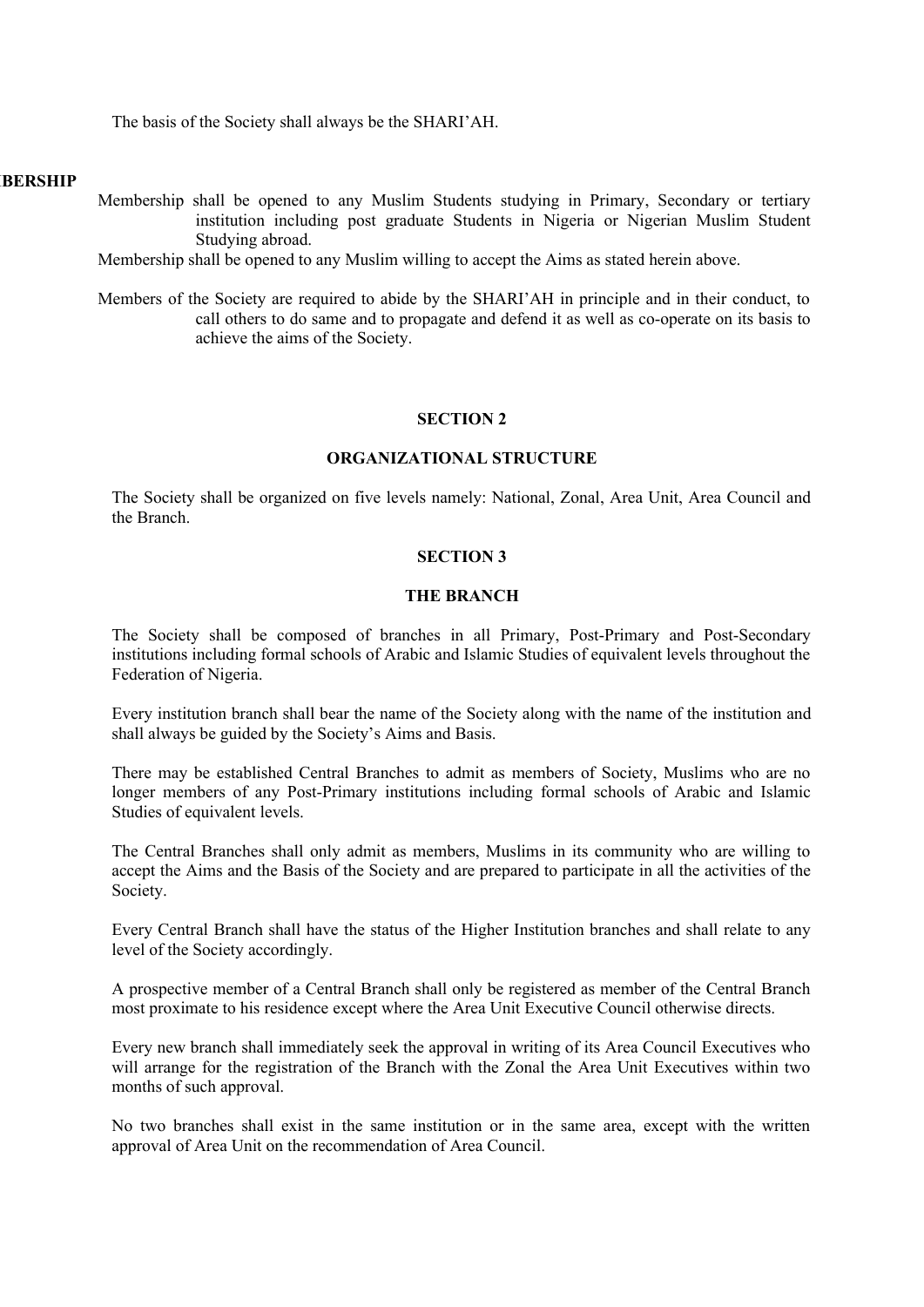Every Branch shall be administered by an elected Executive Council (Exco) consisting of at least an Amir, Secretary, Public Relations Officer, Financial Secretary and an Amirah (where applicable) as well as other officials to be determined by the local needs of the branch and approved by the Area Unit Executive Council on the recommendation of the Area Council.

Every branch shall furnish the Area Council and Area Unit secretariats with the list of the members of its Executive Officers within one month of its assumption of office.

Every Higher Institution and Central Branch shall endeavour to have functional secretariats.

# **SECTION 4**

#### **AREA COUNCIL**

An Area Council shall consist of a number or group of branches situated conveniently in and around a particular centre.

The geographical area constituting an Area Council shall be determined from time to time by the Area Unit Executive Council with the approval of the Zonal Executive Council.

Every Area Council shall be administered by an appointed Area Council Executive consisting of at least an Amir, Secretary, Public Relations Officer, and Financial Secretary, Asset Maintenance Officer, Director of Studies and an Amirah as well as other officials to be determined by the Area Unit Executive Council on the recommendation of the Area Council.

Every Area Council shall establish a functional Secretariat at its Headquarters.

Every Executive of an Area Council shall forward the list of its members to the Area Unit, Zonal and National Secretariats within one month of its assumption of office.

#### **SECTION 5**

#### **THE AREA UNIT**

Subject to the provision of sub-section (3) below every State of the Federation and the Federal Capital Territory shall constitute an Area Unit each.

The Area Unit shall include the following: Abia State Area Unit. Adamawa State Area Unit. Akwa Ibom State Area Unit. Anambra State Area Unit. Bayelsa State Area Unit Bauchi State Area Unit. Benue State Area Unit. Borno State Area Unit. Cross River State Area Unit. Delta State Area Unit. Ebonyi State Area Unit. Edo State Area Unit. Ekiti State Area Unit. Enugu State Area Unit. Gombe State Area Unit. Imo State Area Unit.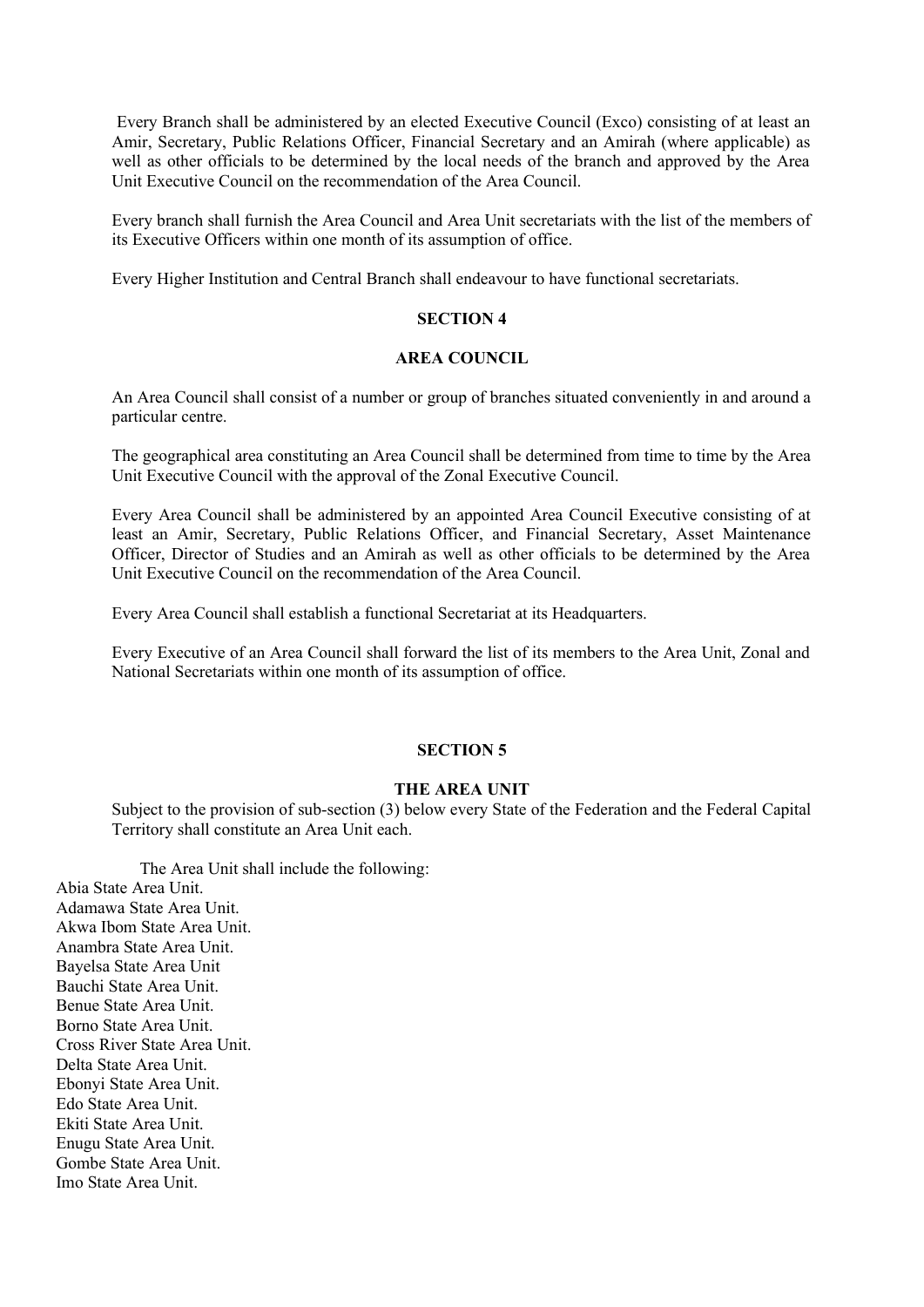Jigawa State Area Unit. Kaduna State Area Unit. Kano State Area Unit. Katsina State Area Unit. Kebbi State Area Unit. Kogi State Area Unit. Kwara State Area Unit. Lagos State Area Unit. Nasarawa State Area Unit. Niger State Area Unit. Ogun State Area Unit. Ondo State Area Unit. Osun State Area Unit. Oyo State Area Unit. Plateau State Area Unit. Rivers State Area Unit Sokoto State Area Unit. Taraba State Area Unit. Yobe State Area Unit. Zamfara State Area Unit. FCT, Abuja Area Unit.

Every Area Unit shall comprise all Area Councils in a state.

The National Working Committee (NWC) shall from time to time define or demarcate the geographical boundary of each Area Unit and it is empowered to split an existing Area Unit into two or more autonomous units and to reduce the number of units by merging the existing units as and when necessary.

Every Area Unit shall be administered by an appointed Area Unit Executive Council consisting of the following principal officers; an Amir, Naibul Amir Administration, Deputy Amir Scholarship and Studies, Secretary General, Public Relations Officer, Financial Secretary, Asset Maintenance Officer, Chairman Business Committee, Amirah and any other officials as may be decided by the Unit Executive Council and approved by the Zonal Executive Council.

Members of every Area Unit Executive Council shall be directly responsible to the Area Unit Conference.

Every Area Unit Executive Council shall furnish the Zonal and National Secretariats with the list of members of the Exco within one month of its assumption of office.

Every Area Unit shall open and operate current account for the safe keeping of its funds and shall send Annual Audited Financial and Secretariat Reports to the Zonal Executive Council. If approved, such reports may be presented to the Zonal Conference by the Area Unit.

Every Area Unit shall establish and maintain a permanent functional Secretariat at its headquarters and shall endeavour to employ Administrative Officer/Secretary for the day to day running of the secretariat.

#### **SECTION 6**

#### **THE ZONE**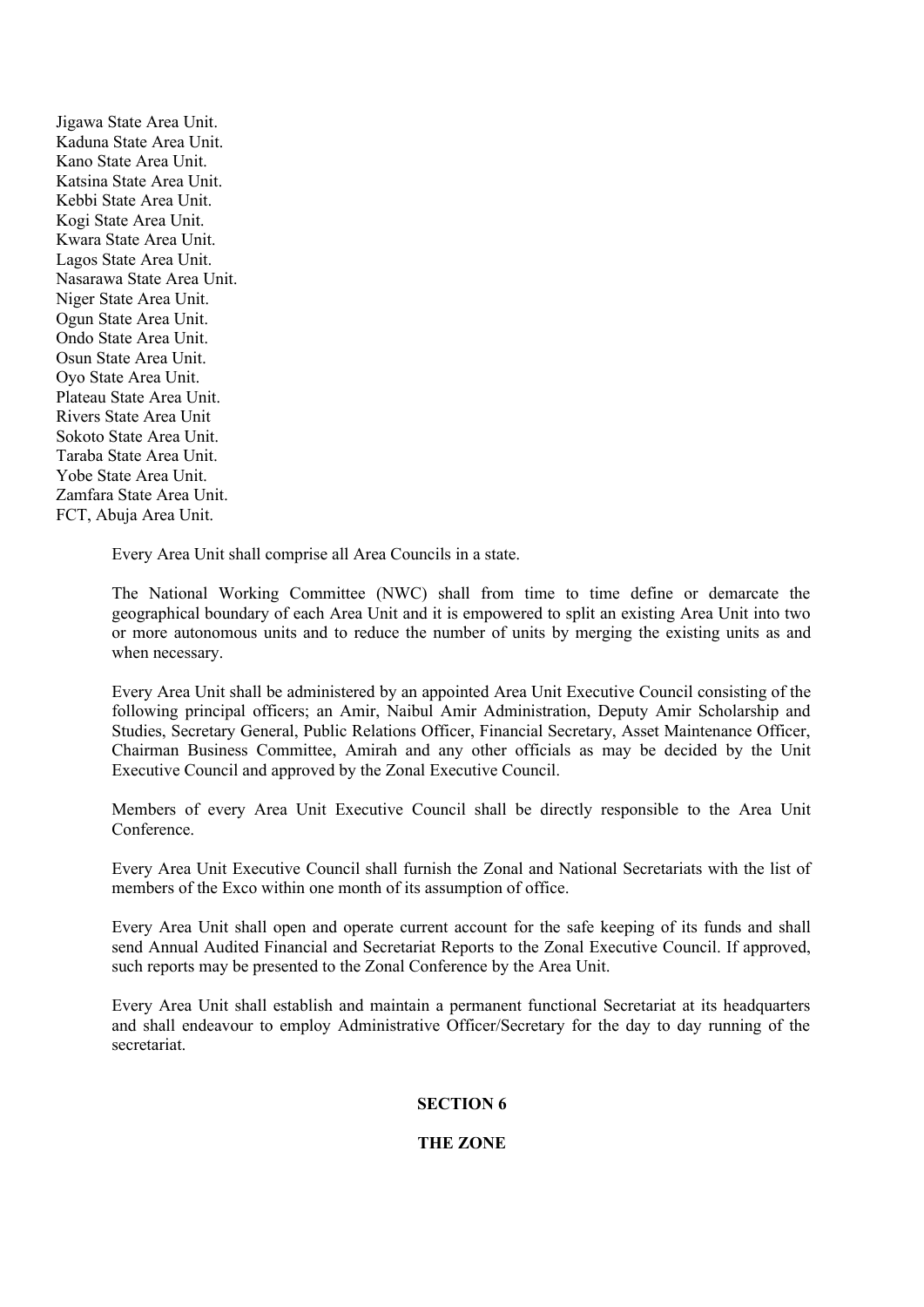The Society shall be made up of two Zones namely, "A" and "B" each Zone comprising Area Unit as herein stated below:

# **"A" ZONE**

Adamawa State Area Unit. Bauchi State Area Unit. Benue State Area Unit. Borno State Area Unit. Gombe State Area Unit. Jigawa State Area Unit. Kaduna State Area Unit. Kano State Area Unit. Katsina State Area Unit. Kebbi State Area Unit. Kogi State Area Unit. Kwara State Area Unit. Nasarawa State Area Unit. Niger State Area Unit. Plateau State Area Unit. Sokoto State Area Unit. Taraba State Area Unit. Yobe State Area Unit. Zamfara State Area Unit. FCT, Area Unit.

#### **"B" ZONE**

Abia State Area Unit. Akwa State Area Unit. Anambra State Area Unit. Bayelsa State Area Unit. Cross River State Area Unit. Delta State Area Unit. Ebonyi State Area Unit. Ekiti State Area Unit. Edo State Area Unit. Enugu State Area Unit. Kwara State Area Unit. Imo State Area Unit. Lagos State Area Unit. Ogun State Area Unit. Ondo State Area Unit. Osun State Area Unit. Oyo State Area Unit. River State Area Unit.

Every Zone shall be administered by a Zonal Executive Council consisting of the Zonal Co-odinator who shall also be a Vice President (National), I.V.C Organizer who shall also be a National Islamic Affairs Officer, Secretary, Financial Secretary, PRO, and any officer as may be decided by the Zonal Executive Council and approved by the Zonal Working Committee (ZWC).

On the assumption of office, a new Zonal Coordinator and a new Deputy Zonal Coordinator/I.V.C, Organizer, shall forthwith assume the positions of the Naibul Amir (National) and National Islamic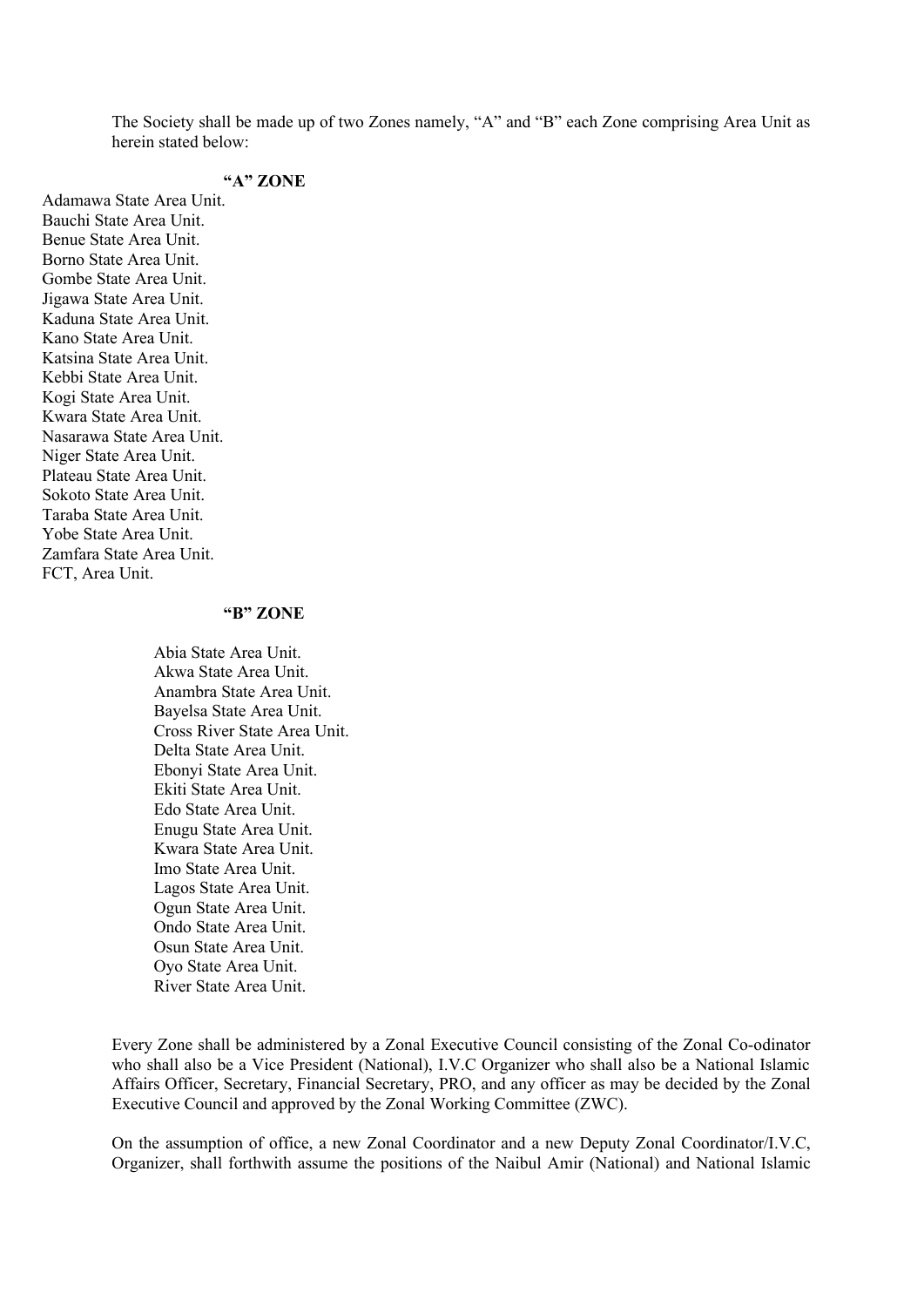Affairs Officer respectively at the National level and they shall forthwith cease to be members of the National Executive Council (NEC) at the expiration of their tenure of office at their respective Zones.

The final decision making body of the Zone shall be the Zonal Working Committee constituted by all members of the Zonal Executive Council, the Amir, Secretary and Amirah (Sister's Circle) of all Area Units, Area Councils, Higher Institutions and Central Branches and the National Officers within the Zone.

The Zonal Executive Council shall furnish the list of members of executive Council to the National Secretariat and the list be sent to the Area Units secretariats under the Zone.

Every Zone shall establish a functional permanent secretariat at the Headquarters of the Zone and an Administrative Secretary/Officer shall be employed for the day to day running of the secretariat.

#### **SECTION 7**

#### **NATIONAL CONFERENCE**

The supreme governing body of the Society shall be the National Conference, which shall be held not later than the end of every month of Dhul-Qada of the Hijrah calendar or as much as practicable.

The venue and the specific date of the National Conference shall be determined by the National Executive Council (NEC) of the Society and shall be communicated to members by the National Secretary General through the Zonal and Area units' Umarah.

Delegates to the National Conference shall comprise;

Members of the National Executive Council (NEC).

Members of the Zonal Executive Council.

Accredited representatives of each Area Unit provided that such representatives must include at least two Area Council or Higher Institutions/Central branches Umarah.

Any other accredited member of the Society.

Distinguished members of the public invited in writing by the National Executive Council (NEC).

No member of the Society shall attend the National Conference unless he was duly invited in writing by the National Secretariat of the Society.

Names of the accredited candidates shall be submitted to the Secretary General on or before the first day of the National Conference. Such delegates shall be provided with identification tags by the Conference Committee.

The business of the National Conference may include election of National Officers, presentation and approval of reports, passing of resolutions, lectures, symposia etc.

A communiqué shall be issued at the end of the conferences.

The number of delegates from each Zone/Area Unit shall be determined by the National Executive Council (NEC).

Decisions on any issue at the Conference shall always be by consensus and voting on any issue shall be the last resort. In the event of voting, decisions shall be arrived at by a simple majority of the accredited delegates present at the time of the voting. Whenever voting results in a tie, the Chairman of the session shall use his discretion by causing the voting to be repeated or by casting his own vote.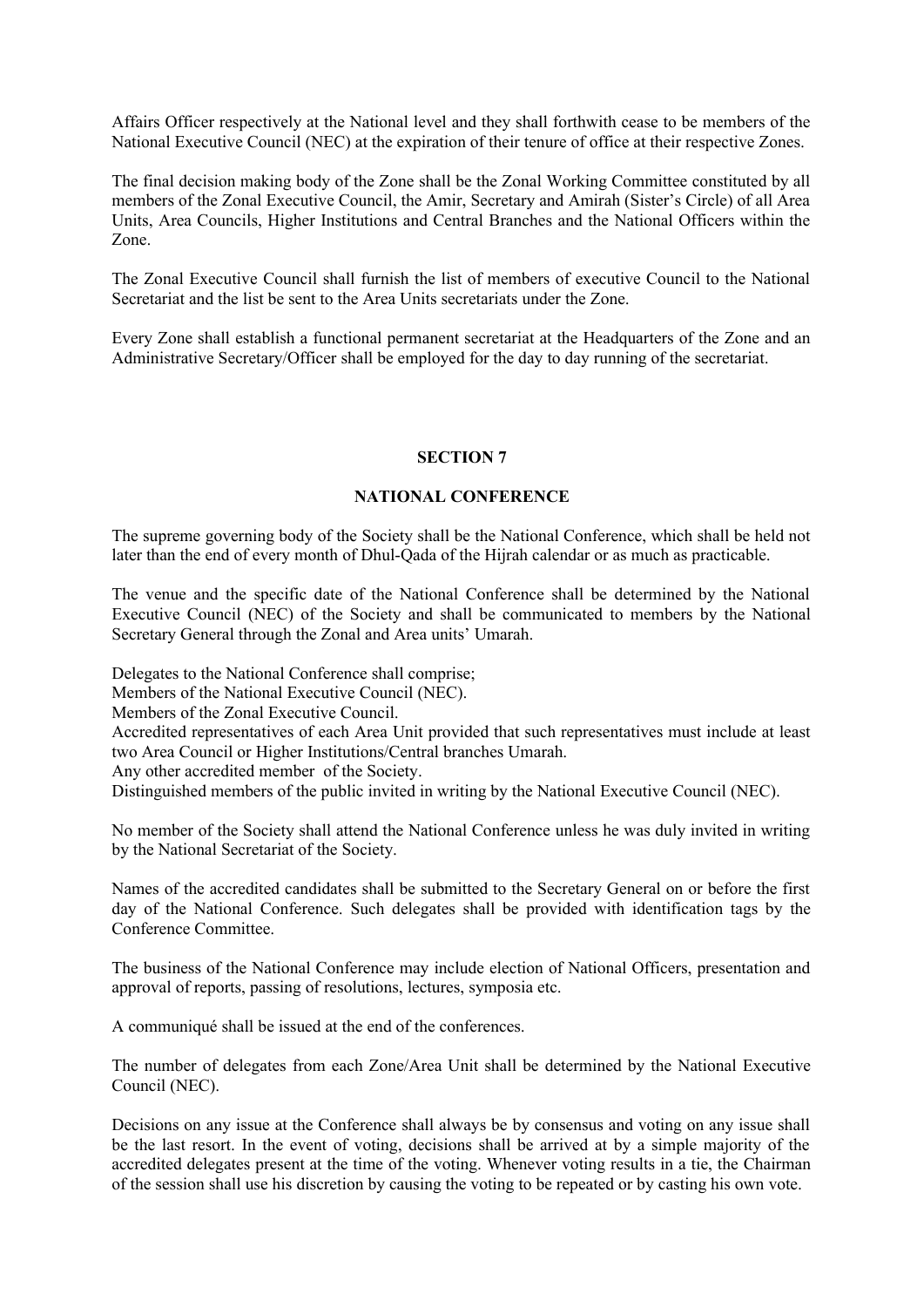# **SECTION 8**

#### **APPOINTMENT OF OFFICERS**

At every level of the Society, appointment of officers shall be by Shura.

The election of officers into the National Executive Council shall be carried out:

By a Shura to be constituted by two representatives from each Zone of the Society and the Shura shall be headed by a Chairman to be appointed by the National Amir provided that the Chairman so appointed shall not contest or be presented for the election at the Conference.

No member shall represent any of the Zones at the Shura unless such members had earlier been duly nominated by the Zone he intends to represent. And

There shall be no more than two candidates from an Area Unit or a State.

No candidate shall be considered by the Shura for an appointment into the National Executive Council (NEC), unless he had earlier been duly nominated by the Zone presenting him for the election.

A person shall not be eligible for appointment into the National Executive Council unless he has earlier served as an officer of the Society at the Area Unit and or at the Zonal levels and such person must have attended at least two (2) National Islamic Vacation Courses and two (2) National Conferences within the last five (5) years preceding the conference.

The *Shura* shall sit at the Conference and shall have power to summon and interview any candidate or any member of the Society in order to determine the eligibility or otherwise of any of the candidates for appointment.

The Shura shall have the power to set up rules and regulations for the purpose of ensuring a free and fair appointment of officers.

The Shura reserves the right to call for additional nomination(s) from the delegates at the Conference before the conclusion of the electoral process where this is considered expedient by the Shura.

The report of the Shura including the results of the appointment shall be released by the Chairman of the Shura to the delegates at the Conference upon dissolution of the outgoing Executive Council by the Chairman and such report shall be submitted to the incoming Secretary General.

The report of the Shura shall be final.

The functions of the Shura shall terminate after the appointment and inauguration of the new executives at all levels of the Society.

# **SECTION 9**

# **TENURE OF OFFICE OF THE NATIONAL OFFICERS**

Subject to the provisions of this constitution, every officer appointed to National Executive Council (NEC) shall serve for a period of three (3) years. And no officer shall serve in the NEC for more than two (2) terms except automatic NEC members from the Zone or as an Ex- Officio.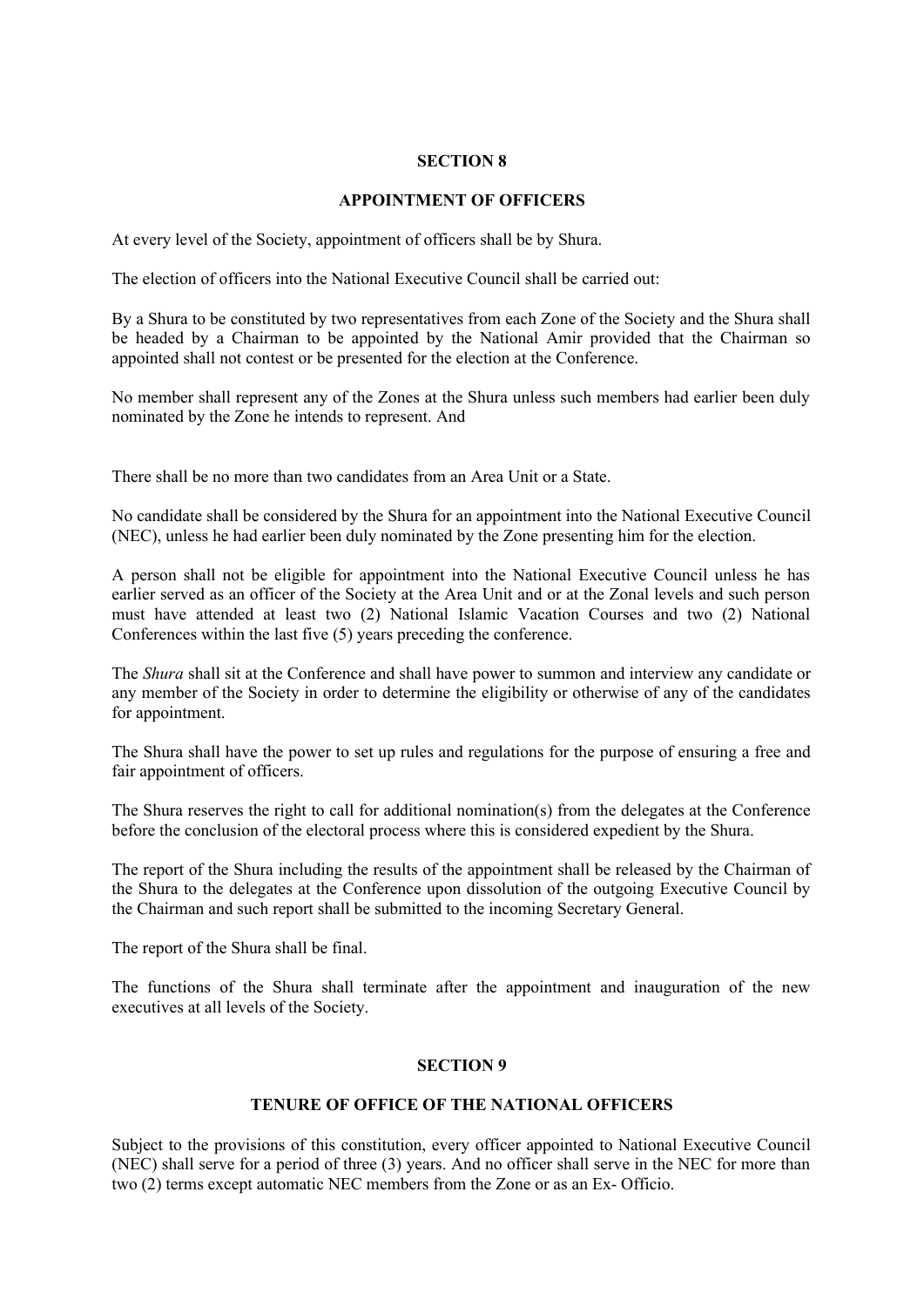Not withstanding any other provision of this constitution, the tenure of members of the National Executive Council shall be as here-under provided.

- The National Amir, the Secretary General, the Financial Secretary and Legal Adviser (all from the same Zone of the Society) shall assume office with the Chairman Business Committee and the Assistant Public Relations Officers (all from the other Zone of the Society) and their tenure shall run simultaneously.
- The Naibul-Amir (International), the Assistant Secretary General (Scholarship) and the Auditor (all from the same Zone of the Society) shall assume office at the same time with the Assistant Secretary (Administration), the Asset Maintenance Officer and Public Relations Officer (all from the other Zone of the Society) and their tenure shall run simultaneously.
- If the National Amir is unable or fails to organise an effective conference to appoint to a new National officers at the expiration of his term of office and/or he still retains his office at the expiration of his term of Office, the post of National Amir and other National Officers who assumed office at the same time with him shall automatically become vacant on the last day of the month of Muharram of the Hijra calendar and the Naibul Amir (International) shall forthwith assume the leadership of the Society in acting capacity.
- The Naibul Amir (International) as the Acting National Amir shall immediately but not later than the last day of Jumada Ula next of the Hijra calendar, organise a National Conference where by an appointment shall be made to the Offices that have become vacant by virtue of the provisions of section 9 (2) above.
- The succession to Offices shall be maintained in such a manner as to guarantee the continuity of the National Executive Council (NEC).
	- (3) (a) The tenure of Zonal Officers shall be for three (3) years, renewable once subject to performance.
	- (b) The tenure of the state Area Units' Officers shall be for three (3) years renewable only once subject to performance.

#### **SECTION 10**

#### **NATIONAL WORKING COMMITTEE**

#### **Composition**

There will be established National Working Committee (NWC) comprising:

**National Executive Council (NEC)**: which are the appointed office holders as follows: The appointment Office Holders are:

- (i) The National Amir
- (ii) The Naibul-Amir (International)

The Naibul-Amir (National)/Zonal Coordinator – Two one for each zone

The National Secretary General

The National Assistant Secretary General (Administration)

The National Assistant Secretary General (Scholarship & Studies)

The IVC Organiser/National Islamic Affairs Officers/ Deputy Zonal Coordinator– (Two, one for each zone)

 National Financial Secretary/Treasurer (whose discipline must be Accounting or a related discipline). National Public Relations Officer (P.R.O)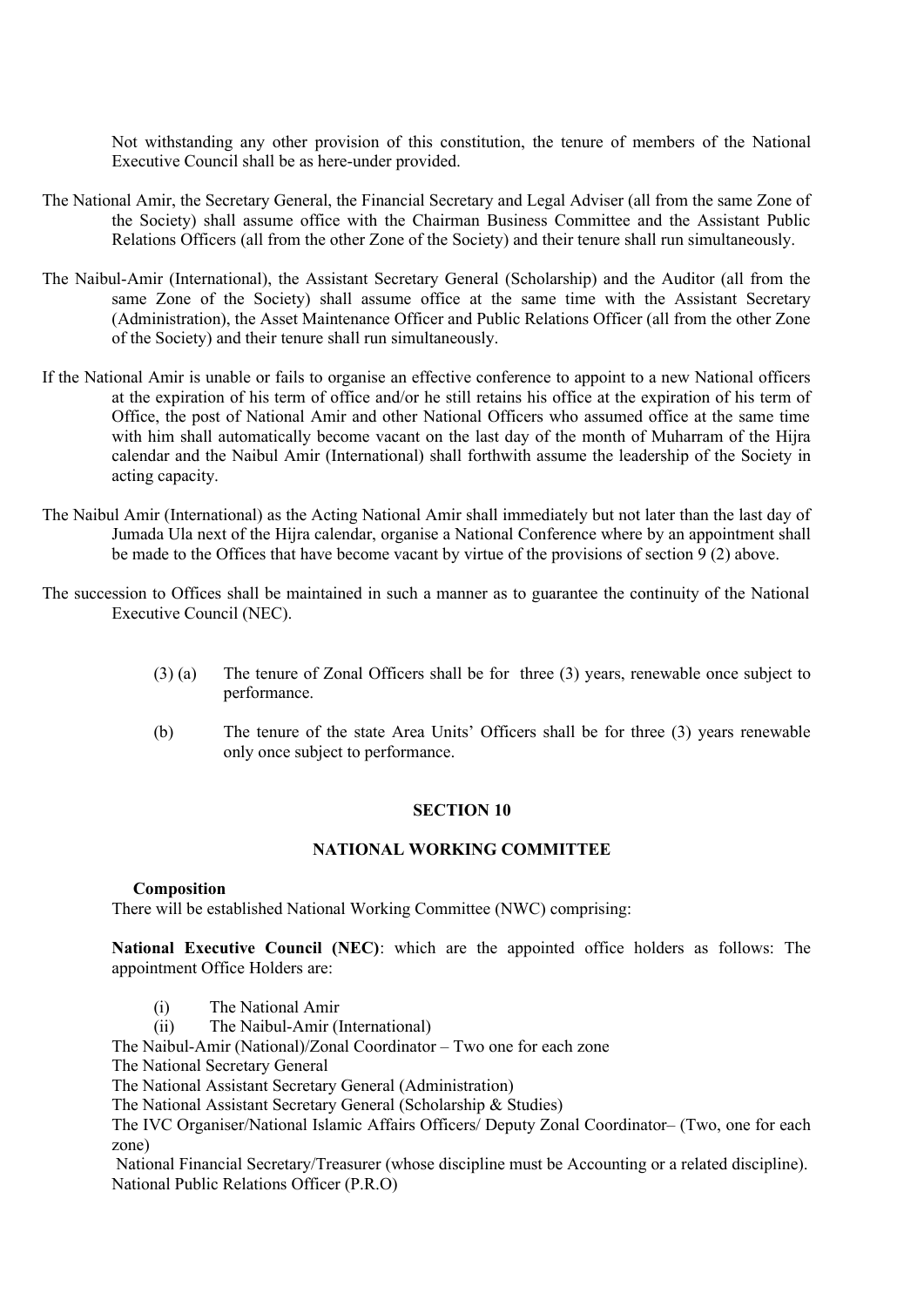Assistant National Public Relations Officer NationalAuditor (whose discipline must be Accounting or related) National Assets Maintenance Officer (AMO) National Chairman Business Committee National Legal Adviser (xiv) Ex- Officio Members (The immediate past National Amir and Secretary General)

(b) **Non-National Office Holders**:

(i) All Area Unit Umarah

Ten (10) Umarah of Higher Institutions/central Branches to be chosen by each Zone with equal representation of five (5) each, Ameerah of 'A' & 'B' and two branch Ameerah from higher institution in each Zone

#### Co-opted Members:

To be determined by the National Executive Council (NEC) as and when necessary, provided that such co-opted members shall not exceed five (5) in all.

#### **Functions**

The National Working Committee (NWC) shall:

(i) Periodically meet to decide on critical issues affecting the Society.

Shall from time to time define or demarcate the geographical boundary of each Area Unit and it is empowered to split an existing Area Unit into two or more autonomous units and to reduce the number of units by merging the existing units as and when necessary.

Shall from time to time define or demarcate the geographical boundary of each Zone and it is empowered to split an existing Zone into two or more autonomous Zones and to reduce the number of Zones by merging the existing Zones as and when necessary.

To perform any other function referred to it by the NEC

# **SECTION 11**

# **FUNCTIONS OF THE NATIONAL OFFICERS**

#### **(1) National Amir**

# The National Amir shall:

Be directly responsible for the organization of the Society in all its ramifications. He shall preside over all meetings of NEC and the National Conference.

Be the Chief Representative and Spokes man of the Society.

Always endeavour to be in touch with the whole life of the Society and co-ordinate the activities of its various sections.

Seek to interprete the Society to the Muslim Community and the general public, such that he reflects accurately the National and the International policies of the Society.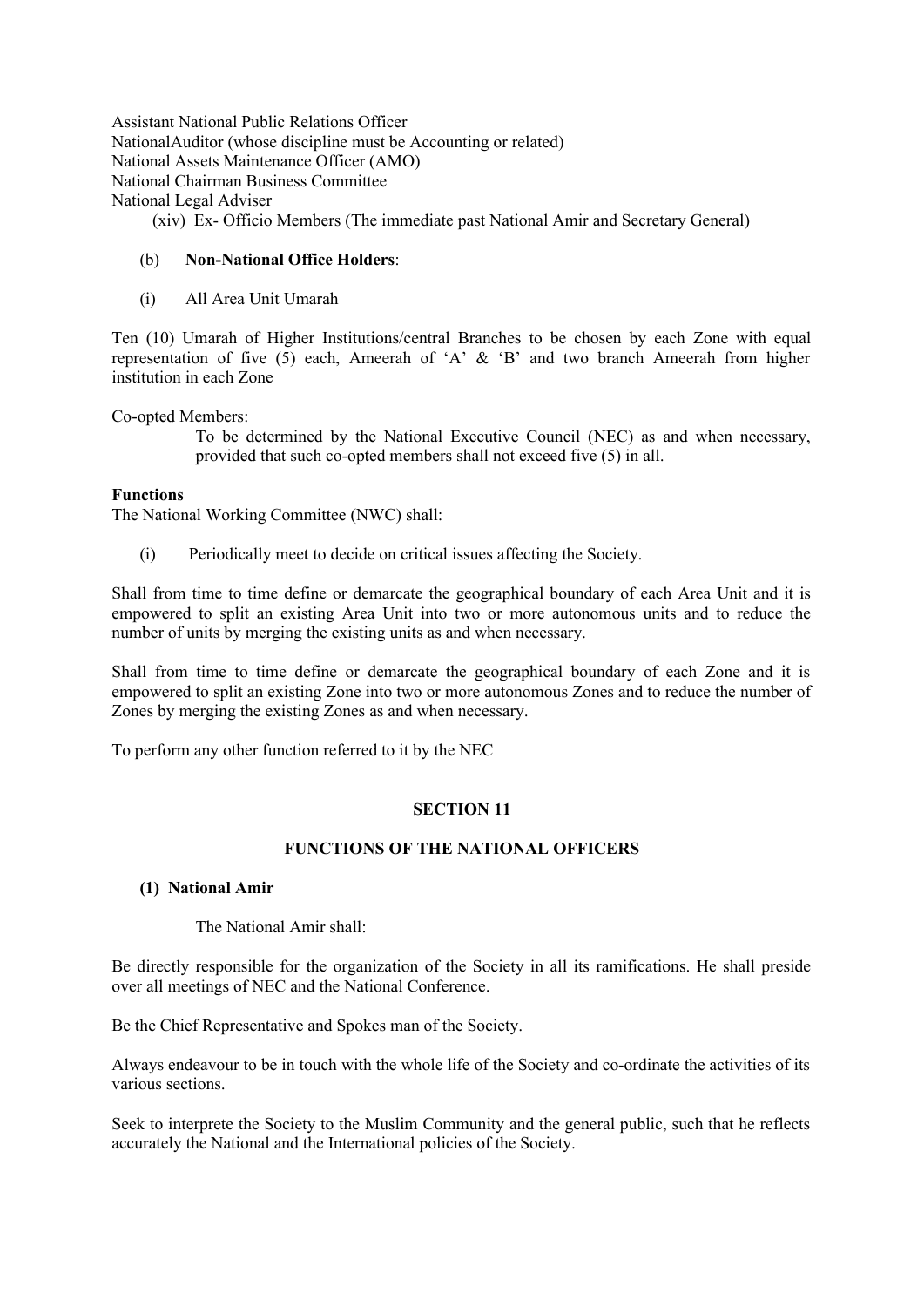Be in constant touch with National and International Muslim Organizations for the improvement and expansion of the scope of the Society as it may be approved by the NEC.

Have power to query any erring member or Body of Society and if not satisfied with the explanation given or if the erring member or body refuses to reply within a specified time, he may recommend to the NEC any disciplinary action he thinks fit for the consideration and approval of the NEC.

Have power to delegate any of his duties or powers to any of the Naibayil Amir, Secretary General or any officer or member of the Society as he may deem fit as and when necessary for the good of the Society.

Work for obtaining material and moral support for the Society.

Be signatory of the Society's Account(s).

(j) Notwithstanding any other provisions of this constitution, the National Amir shall have the power to take any interim measure or action incase of emergency or urgency on any matter concerning the Society and he shall thereafter at the earliest time possible, report to the NEC for its ratification or final decision on the matter.

#### **(2) Naibul-Amir (International Affairs)**

The Naibul- Amir (International Affairs) shall:

Assist the Amir in all International Affairs serving as the Chairman of International Affairs Committee.

Act for the Amir in his absence.

Be the Principal Liaising Officer between the Society and the Embassies of all Countries in Nigeria.

Work closely with the National Amir and the Secretary General to establish and maintain constant touch with Muslim Organisations throughout the World in order to be in a position to guide the NEC.

Keep in touch with Nigerian Muslim Students studying abroad with a view to enhance the academic activities of members studying in the country.

Perform any other function that may be assigned to him by the Amir.

#### **(3) Naibayil- Amir (Zonal Coordinators)**

They shall work with and assist the National Amir whenever necessary and shall:

Be the co-ordinators of their respective Zones.

Endeavour to attend local Conferences, visit Branches, Area Councils and Area Units to interprete the national policies of the Society to them and know their problem for the guidance of the NEC.

Ensure the success of all National programmes at all levels through their respective Zones.

Work closely with the IVC Organisers/Islamic Affairs Officers for the organisation of the Islamic Vacation Courses in their Zone.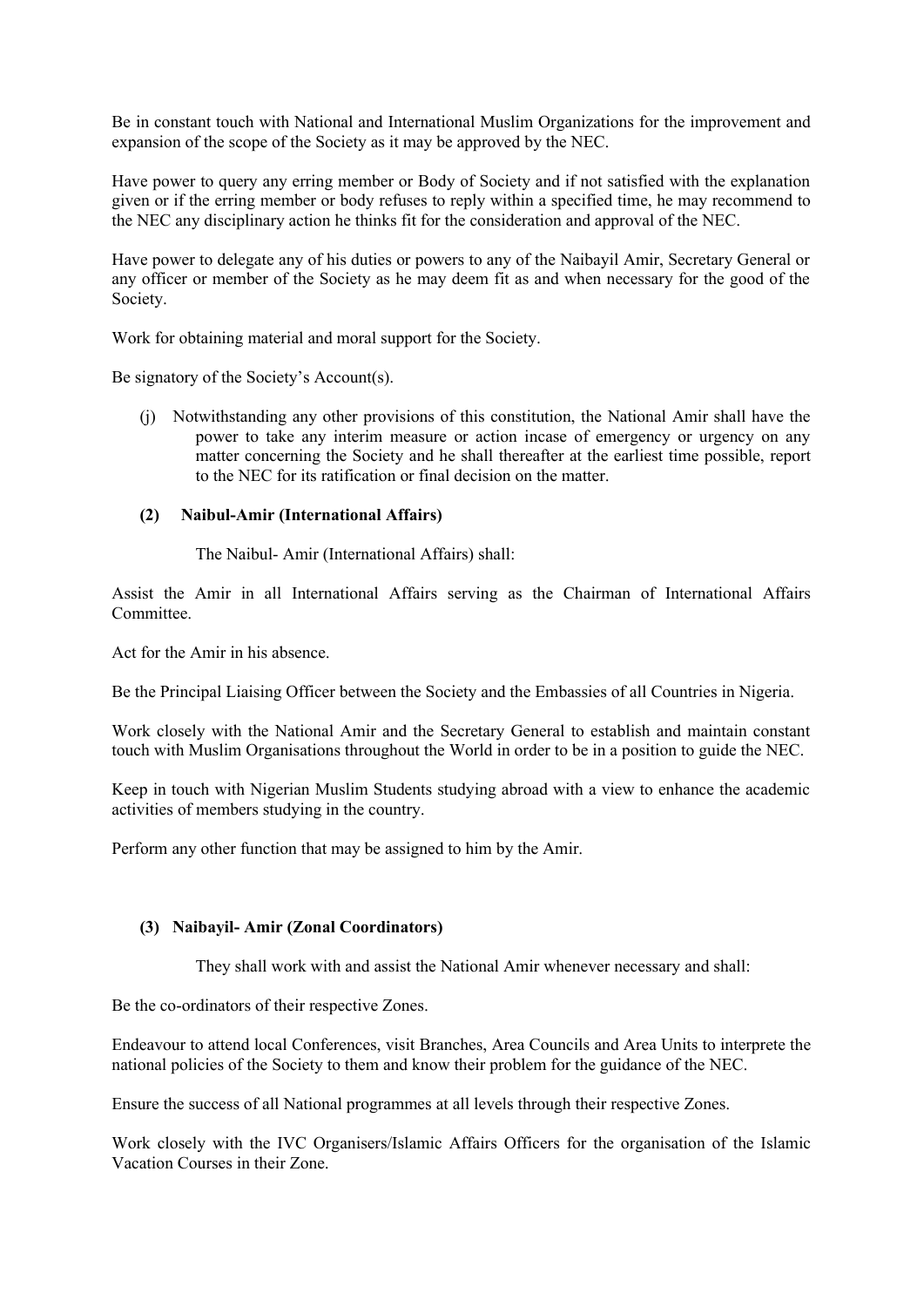Be in constant touch with the Muslim Community in general, helping to enlighten them about the concerns of the Society and finding out such facts about the community as may be of benefit to the Society.

Supervise and ensure the collection of books and other materials for distribution in their Zone.

Have power to query erring member or body in their Zones and if not satisfied with the explanation rendered or if the erring member refuses to reply within a specified time, they shall recommend to Zonal Working Committee or Zonal Disciplinary Committee or to the NEC any disciplinary action they deem fit.

Notwithstanding any other provisions of this section, they shall have power to take any interim measure or action in case of emergency or urgency on any matter concerning the Society in their Zone.

Promptly inform the Zonal Working Committee and or the National Secretariat of any interim measure or disciplinary action taken against any Area Council, Area Unit, Branch or individual for the approval or final decision of the Zonal Working Committee and or the NEC as the case may be.

Perform any other duty assigned to them by the Bye law of their Zone (if any).

# **(4) National Secretary General**

The National Secretary General shall:

Be responsible for the maintenance of the National Secretariat and shall bear major responsibilities for the administrative organisation of the Society.

Summon meetings of the NEC at the instance of the National Amir and sees that minutes are duly written and distributed among members.

Summon National Conferences as directed by the NEC.

Present Secretariat Report to the National Conference after the approval of the NEC.

Keep in close touch with the Zones, Area Units, Area Councils and Branch Secretariats on all matters of National importance.

Perform any other function that may be assigned to him by the Amir.

# **(5) Assistant National Secretary General (Administration)**

The Assistant National Secretary General shall:

Work hand in hand with the National Secretary General and shall act for him in his absence.

Carry out any other duty assigned to him by the National Amir or the National Secretary General.

# **Assistant National Secretary General (Studies and Scholarship)**

The Assistant National Secretary General (Studies and Scholarship) shall:

Head the Studies and Scholarship Committee of the Society.

Organise Qur'an, Arabic and other related educational programmes for members at all levels of learning.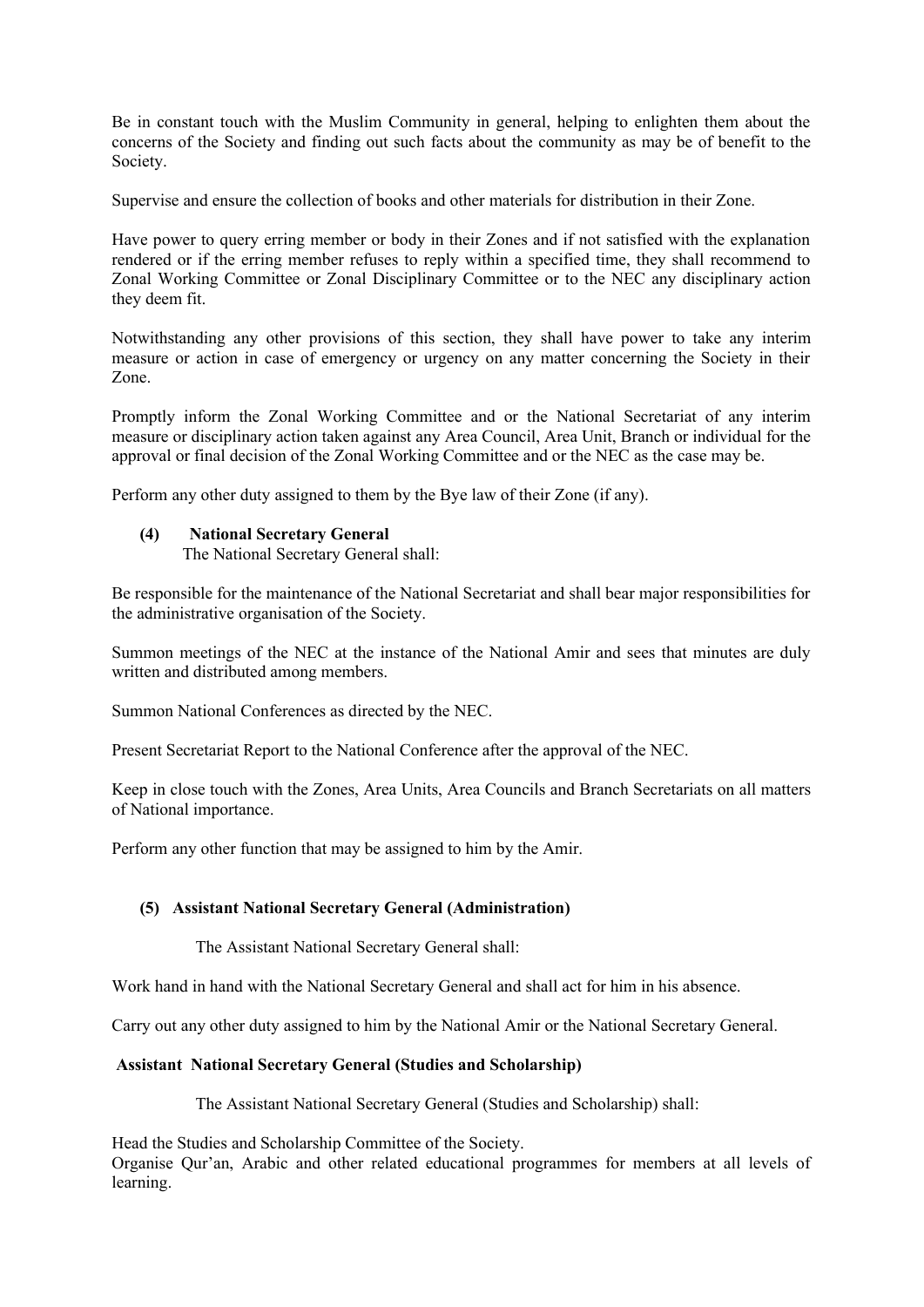Ensure that funds are available for the award of scholarships.

Keep proper records of all academic achievements of Muslims/Muslim countries throughout the World<sup>-</sup>

 See to the academic problems facing members with a view to guiding the NEC in finding solutions to them.

Organise carrier guidance and counselling programmes

Perform any other function that may be assigned to him by the Amir.

#### **IVC Organisers/ National Islamic Affairs Officers**

The Islamic Vacation Course Organisers/ National Islamic Affairs Officers shall:

Be the Chief organisers of all programmes of their Zones especially the Islamic Vacation Courses.

Work closely with Naibul Amir (National) /Zonal Coordinators of their Zones in maintaining constant touch with Branches to know their specific problems in the study and practice of Islam and shall make necessary recommendations to NEC, indicating branches that require special attention for Islamic education.

Perform any other duty that may be assigned to them by their Zonal Co-ordinators or the NEC.

#### **National Public Relations Officer (PRO)**

The National Public Relations Officer shall:

Serve as the link between the Society and the mass media. In this regards, he shall work closely with the National Amir and Secretary General.

Publish the Society's Newsletters regularly and send same to all levels of the Society.

Subject to the approval of the NEC, initiate various means of publicising the Society's activities.

Head the Editorial Board of the Society.

React on behalf of the Society on National issues after due consultation with the National Amir

Perform any other function that may be assigned to him by the Amir.

# **Assistant National Public Relations Officer**

The Assistant National Public Relations Officer shall:

Work hand in hand with the National Public Relations Officer and shall act for him in his absence.

Carry out other duties assigned to him by the National Amir, National Public Relations Officer or the NEC.

#### **National Financial Secretary**

The National Financial Secretary shall: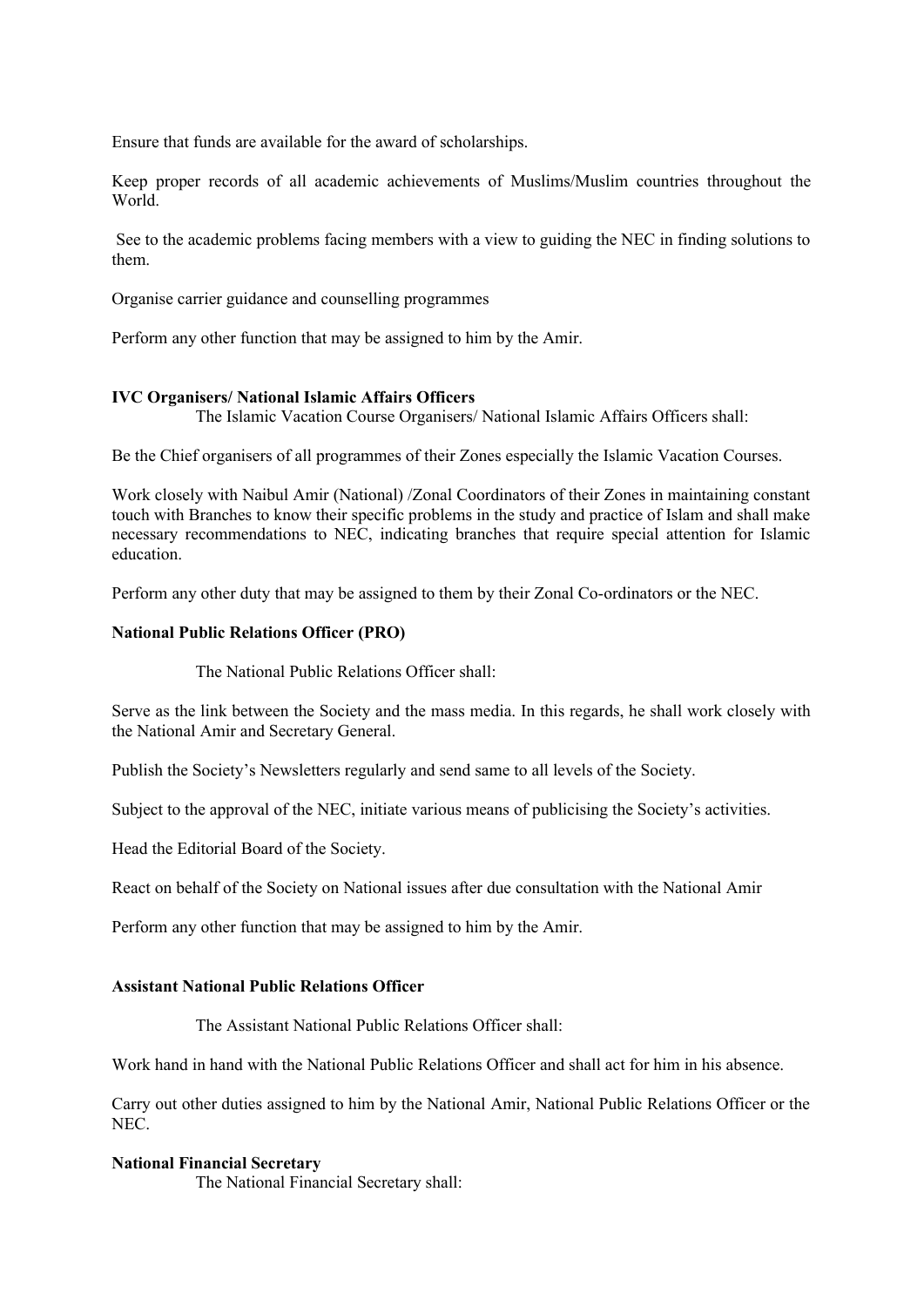Be responsible for the collection of all subscriptions, donations and levies and issue receipts for same.

Keep proper records of all financial transactions of the Society at the National level.

Keep imprest of an amount to be determined by the NEC. All other sums shall be deposited in any of the official bank(s) of the Society within two (2) days of the receipt of same.

Present to the National Conference a comprehensive financial report, which shall include income statement, balance sheet and notes to account, audited and signed by the National Auditor after the approval of the NEC.

Be the Chairman of the Finance Committee.

Perform any other function that may be assigned to him by the National Amir.

### **National Auditor**

The National Auditor shall:

Audit all the Society's books of accounts, half yearly and submit such audited and signed report to the NEC.

Present an End-of the year Report to the National Conference.

Perform any other function that may be assigned to him by the Amir.

#### **National Assets Maintenance Officer**

The National Assets Maintenance Officer shall:

Be directly responsible for the thorough maintenance of all the Society's assets at the National level.

Keep proper records of the Society's assets at the National level.

Present a regular report at the National Executive Council meeting.

Perform any other function that may be assigned to him by the Amir.

# **National Business Committee Chairman**

The National Business Committee Chairman shall:

Be Chairman of the National Business Committee.

Keep proper records of all the Business transactions of the Society at the National level.

Present a regular report of the Society's Business transactions at the NEC meeting.

Be the custodian of all the investments of the Society.

Perform any other function that may be assigned to him by the Amir.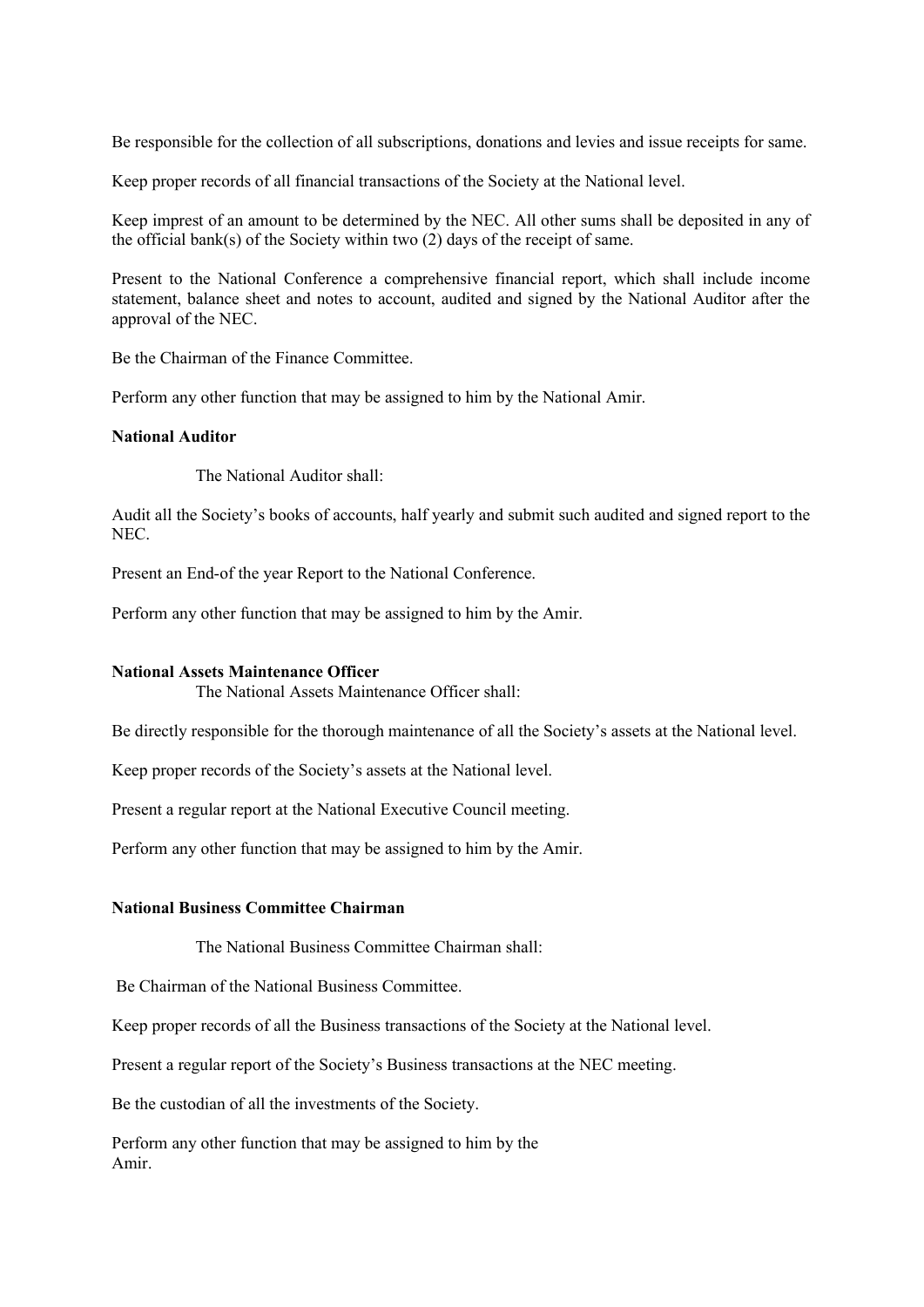# **NATIONAL LEGAL ADVISER**

His function should include but not limited to general advice on legal matters.

#### **SECTION 12**

#### **POWERS OF THE NATIONAL EXECUTIVE COUNCIL (NEC)**

The NEC shall exercise final jurisdictions over all matters concerning routine activities of every Branch, Area Council, Area Unit, Zone and the National body.

All bye-laws at the Zonal levels shall require the approval of the National Executive Council, while the zones shall approve those of the Area Units.

The NEC shall be the custodian of the official publications of the Society.

Subject to the Aims and Basis of the Society, the NEC shall have power to initiate and execute new projects and programmes.

The NEC shall have the powers to negotiate for financial and material assistance to promote the activities of the Society in so far as such assistance shall not in any way compromise the independence and aspirations of the Society.

The NEC shall have the power to query, warn, suspend, expel, dissolve and disclaim or in any way discipline any level of the Society, erring member, Official and or Executive Council of the Society.

For the purpose of paragraph (f) above whenever an Area Unit becomes Zone less due to crises, or any other circumstances the NEC takes charge of the Area Unit pending the time the problems be resolve.

#### **SECTION 13**

# **MEETINGS OF THE SOCIETY**

#### **(1) NEC Meetings**

- (a) The appointed National Officers of the Society shall meet at least once in four (4) months.
- (b) A month's notice shall normally be given to members, except for emergency meetings that may be called as and when necessary.

A quorum of the NEC shall consist of eleven (11) members including the National Amir or one of his deputies.

# **(2) Zonal Meetings**

- (a) The appointed Zonal Officers of the Society shall meet at least once in three (3) months.
- (b) The notice of meeting, quorum and other modalities shall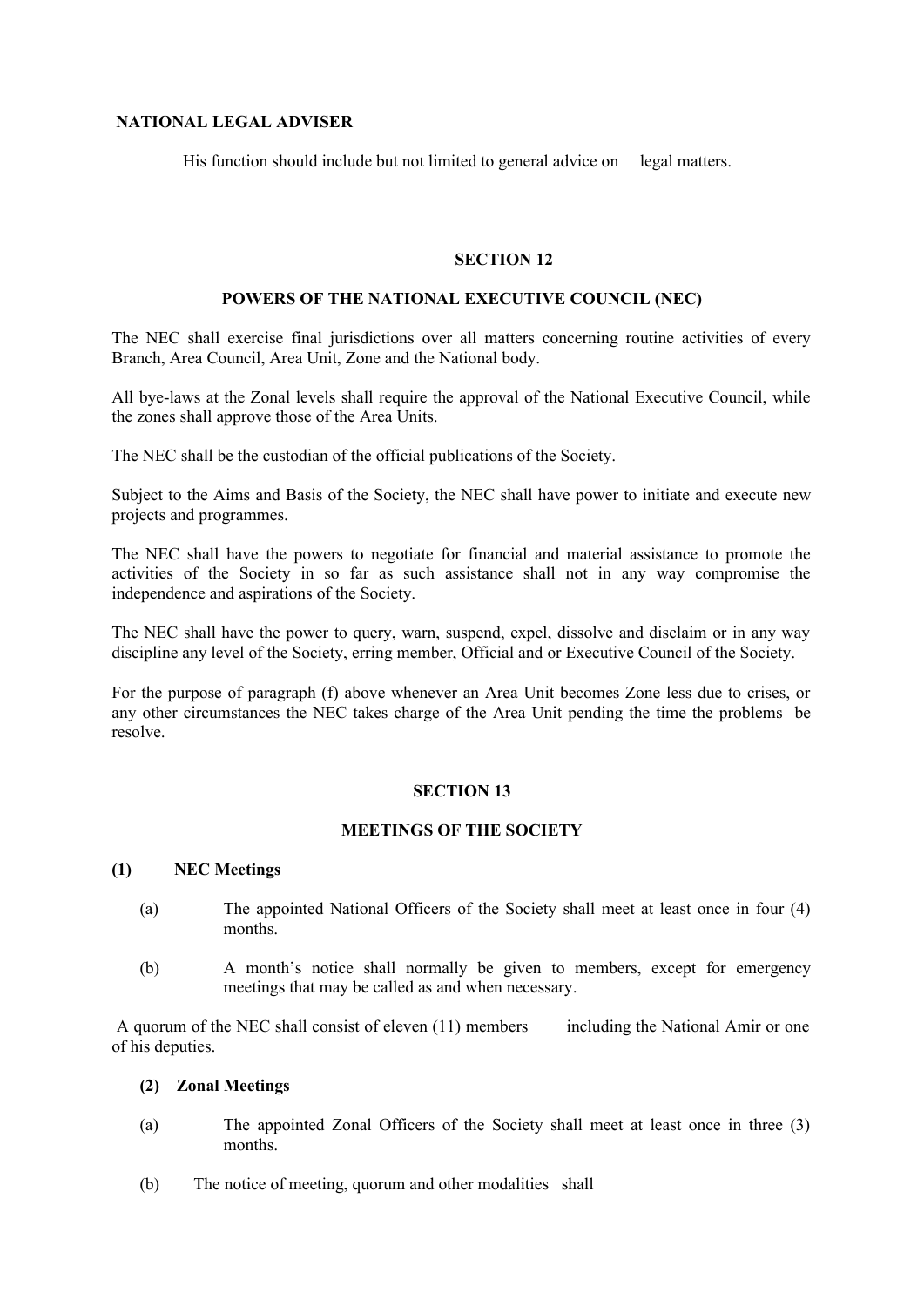be as provided by the Zonal Bye-Laws.

# **Area Units' Meetings**

The appointed Area Units' Officers shall meet at least once every month.

(b) The notice of meeting, quorum and other modalities shall be as provided by the Units' Bye-Laws.

# **SECTION 14**

#### **RESIGNATION**

Subject to the provisions of other sections of this constitution, where any office become vacant either through resignation or for any other reasons, the NEC shall appoint any other competent member of the Society to act for that office before the next National Conference.

# **SECTION 15**

#### **FINANCES**

(1) The National Financial Secretary shall receive funds from the following sources:

Donations and grants in-aid.

Proceeds of the business transactions of the Society.

Any special levies as may be imposed by the NEC on any level of the Society as and when necessary.

- (2) The signatories to the Society's Bank Account(s) shall be:
- (a) National Amir.
- (b) National Secretary General.
- (c) National Financial Secretary.
- (3) Annual budget and approval limit
	- (a) The National Amir shall approve up to Five Hundred Thousand Naira (N500, 000:00k) only.

 (b) Any sum above Two Hundred Thousand Naira (N200, 000:00) shall be approved by the NEC provided it has been budgeted.

(c) The secretariat shall be responsible for preparing of an annual budget of the Society which shall be approved by the NEC.

(d) The Principal Officers of the Society shall keep an impress of an amount to be determined by the NEC.

#### **SECTION 16**

#### **COMMITTEES**

The NEC shall set up the following Standing Committees whose tenure shall terminate with that of the NEC appointing them: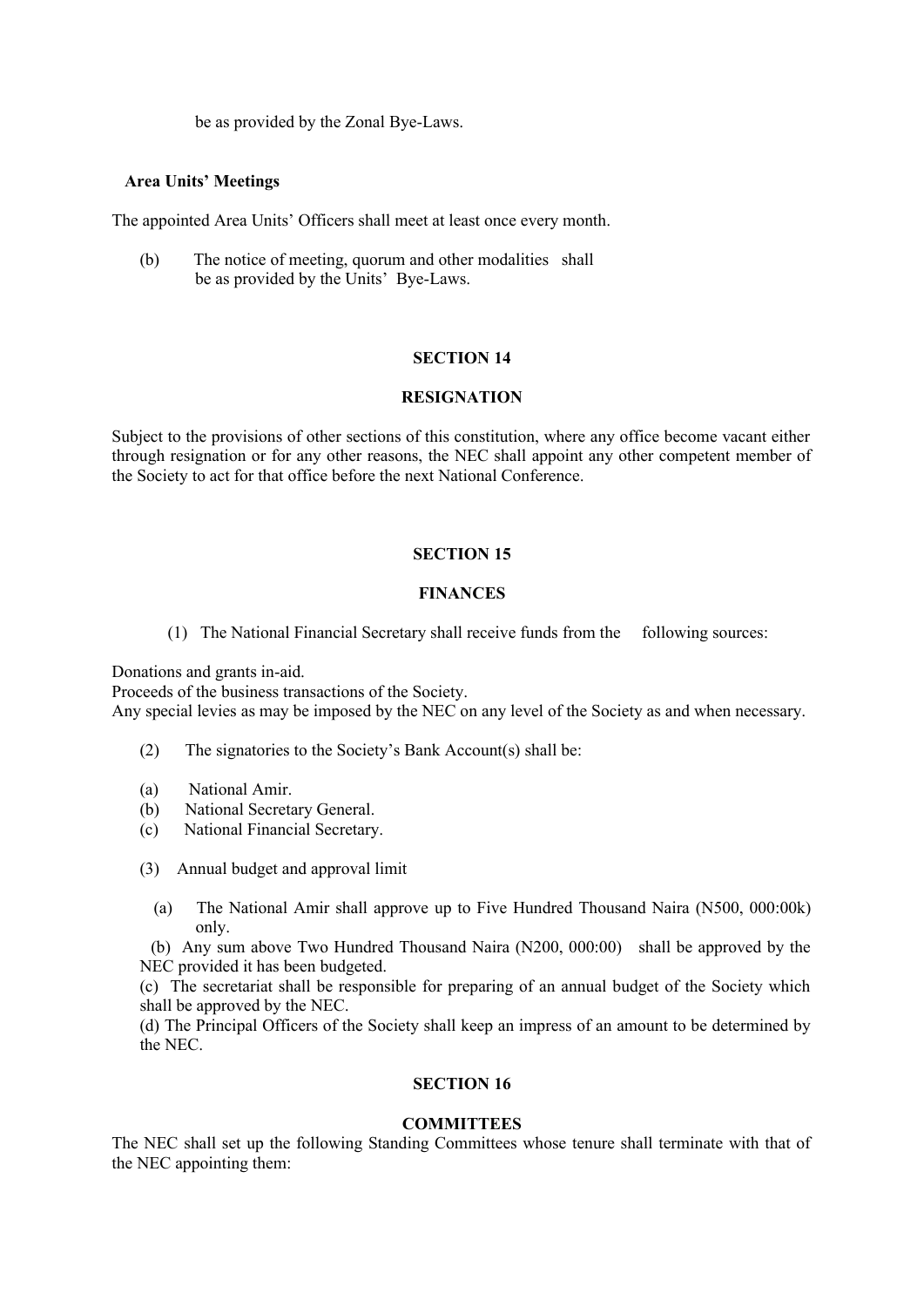# **National Editorial Board:**

The National Editorial Board shall:

(i) Be responsible for the Publication of the Society's magazine, Conference reports and other incidental publications.

Also be responsible for the reproduction of any book or pamphlet as directed by the NEC.

Co-operate with the Assistant National Secretary General (Administration) and the Zonal Executive for the collection of literatures from Local and International donors for distribution among members.

Appoint members of the Board and its Chairman shall be the National Public Relation Officer of the Society.

The Chairman shall within two (2) months of assumption of office propose membership of the board to the NEC for confirmation.

# **The National Studies and Scholarship Board:**

The National Studies and Scholarship Board shall:

(i) Be responsible for the scholarship scheme of the Society.

Determine the nature of every award and the selection process as it deems necessary or as directed by the NEC.

Do every thing lawful to source funds for the scheme.

Be constituted by the NEC with the National Assistant-Secretary (Studies and Scholarship Affairs) as the Chairman.

Draw up programmes for learning Qur'an, Arabic and related disciplines for all levels of the Society.

Design career guidance and counselling activities for all levels of the Society.

# **National Directorate of Da'wah**

# **(1) Composition and Appointment**

The NEC shall appoint for the Directorate a Chairman who shall be directly responsible to the National Amir.

The seven (7) members of the Directorate shall be appointed by the NEC and they shall include the two (2) IVC Organizers/Islamic Affairs Officers.

# **(2) Functions**

The National Directorate of Da'wah shall:

(i) Be responsible for the formulation, planning, and the implementation of purposeful Da'wah programmes and projects that shall satisfy the aims and objectives of the Society.

Give priority to poorly oriented Muslim students and Muslim minority Areas in the country in discharging its functions.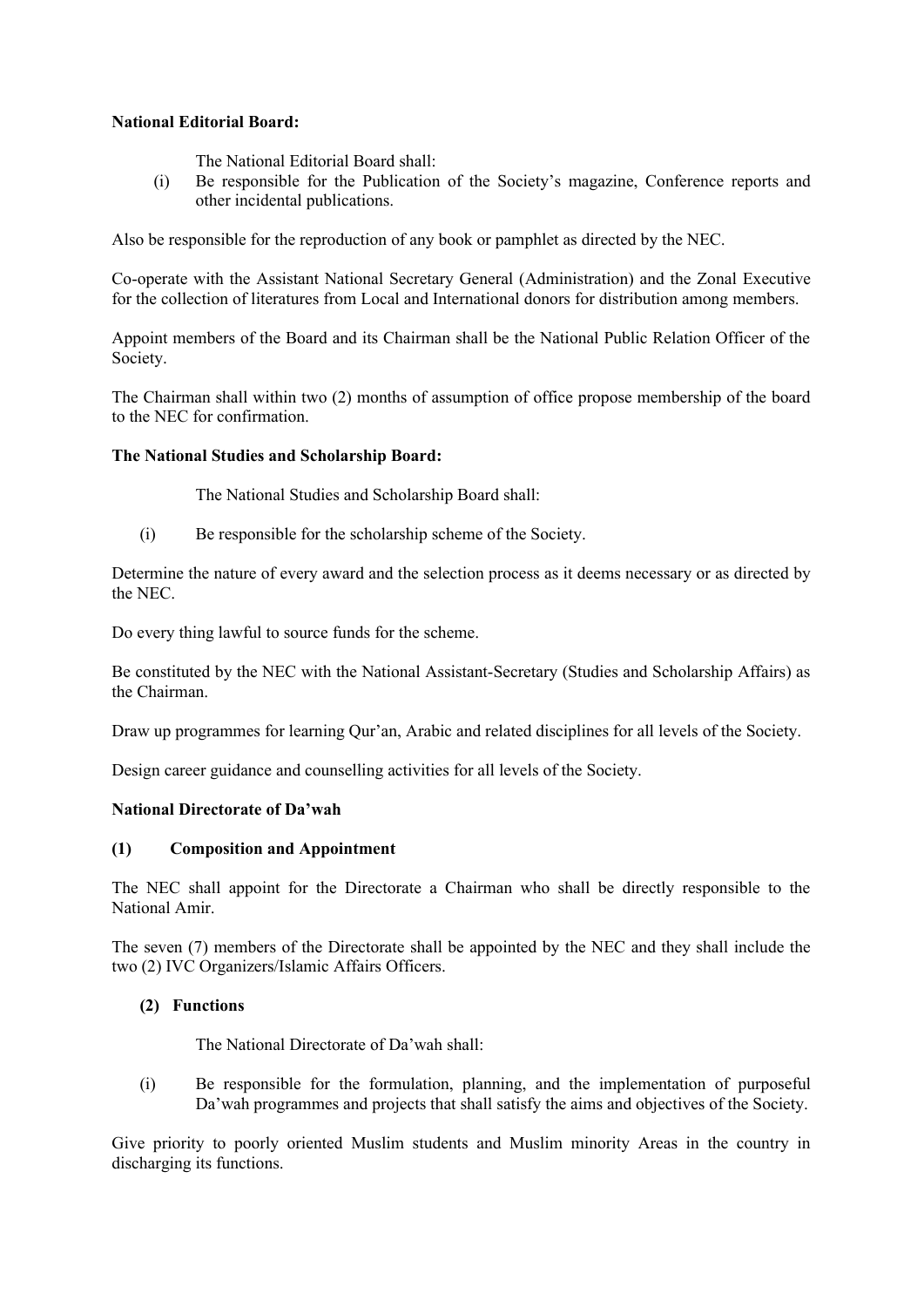Endeavour to make use of the machineries of the Zones and Area Units in the implementation of its projects and programmes.

Furnish the NEC with quarterly reports of its activities.

# **Record and Data Directorate (RDD)**

# **(1) Composition and Appointment**

(i) There shall be established by the NEC a Record and Data Directorate (RDD).

 (ii) The RDD shall comprise as members: A Chairman and such number of other persons which shall include the National General Secretary and his Zonal Counterparts.

#### **Functions**

The RDD shall:

Be responsible for the collation of every fact concerning and relating to the Society's past, present and future activities; analyse it to facilitate the policy-making and implementation. Establish a Data Bank for the Society.

#### **National Business Committee**

#### **(1) Composition and Appointment**

There shall be established by the NEC a National Business Committee.

(ii) The National Business Chairman shall head the committee and the NEC shall appoint four (4) other committee members.

# **Functions**

The National Business Committee shall:

- (i) Explore and recommend viable business ventures to the NEC.
- (ii) Carry out business transactions for the Society
- (iii) Keep proper records of all business transactions of the Society
- (iv) Keep custody of all business investments of the Society.

Present regular reports of Society's business transactions to the NEC.

Other Committees may be formed by the NEC as and when the need arises.

# **SECTION 17**

# **Relationship with Other Organisations**

 Dedicated to the propagation of Islam among Muslim Youths, the Society shall always seek to understudy and co-operate with all Muslim organizations whose objectives agree with the Society's Aims and Basis.

2. The Society shall affiliate with any international Muslim Organisation whose Aims and policies are acceptable to the NEC and approved by the National Conference.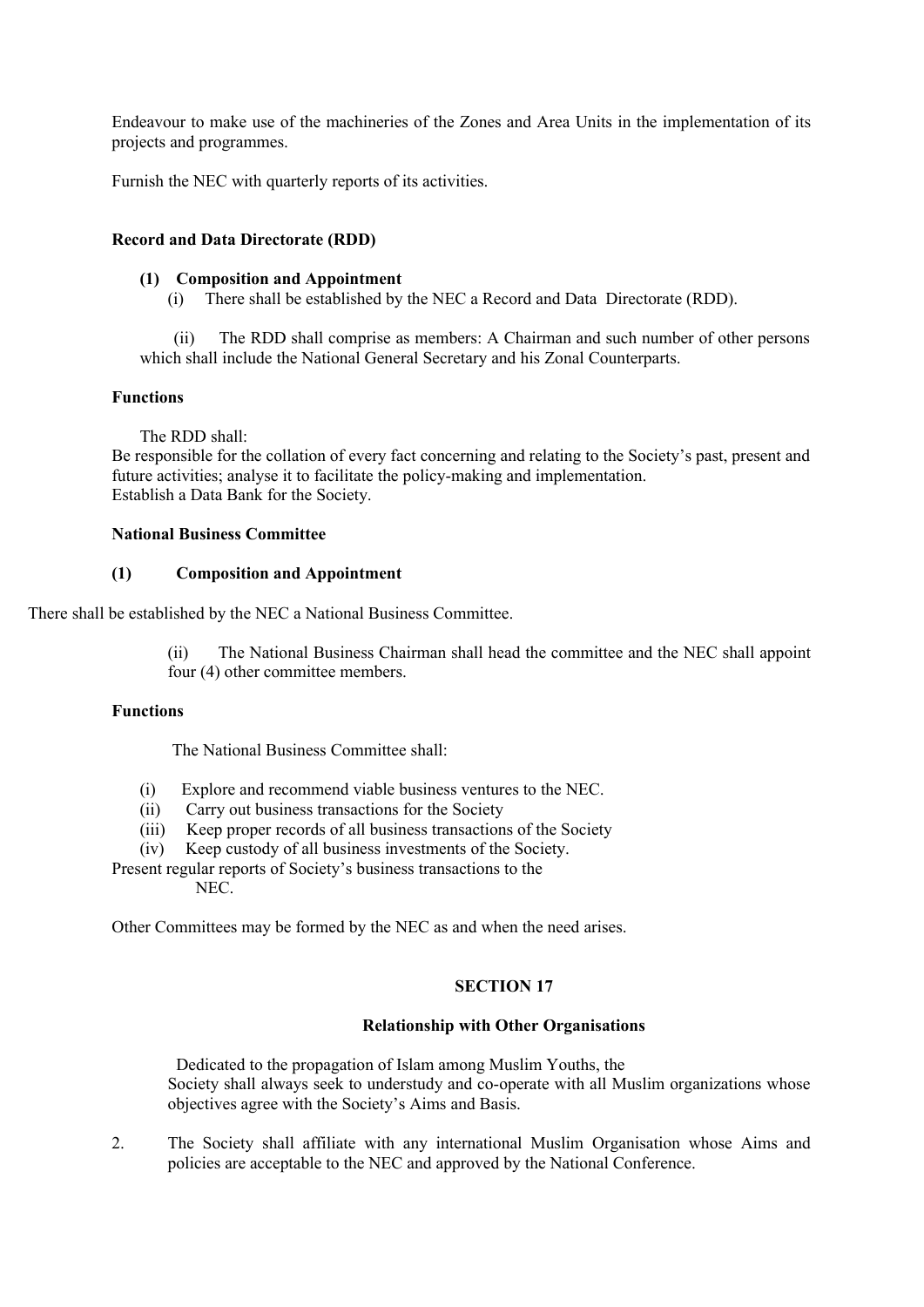- 3. The Society shall be free to co-operate with any organization in Nigeria provided such cooperation shall not violate the Society's Aims and Basis after it's has been approved by the NEC.
- 4. Notwithstanding the provisions herein above contained, no member, official, Branch Area Council, Area Unit or Zone shall relate with any other organization or person on behalf of the Society without the approval of the NEC.

# **SECTION 18**

# **PATRONS**

With the exception of the National body, other levels of the Society may appoint as patrons of the Society, enlightened and conscious Muslims known to be pious, respectful, ardent in fostering Islamic Studies and culture and whose heart burn for Islam and the Society.

Such patrons shall serve in advisory capacity only to the level of the Society that appointed them.

#### **SECTION 19**

# **BOARD OF TRUSTEES (B.O.T)**

#### **Establishment, Composition, Terms & Removal of the Board of Trustees:**

There shall be Board of Trustees comprising a Chairman and eight (8) other members all of whom shall be appointed by the National Conference on the recommendation of the National Executive Council from among pious and dedicated Muslims who have made significant contributions to the fulfilment of the aims and basis of the Society.

In the appointment of the members of BOT, priority shall be given to the past members of the Society who have continued to manifest ardent interest in the activities of the Society.

Without prejudice to the provision of sub-sections 1 (a) and (b) above, the National Amir of the Society shall always be one of the eight other members of the BOT.

Any member of the Board of Trustees shall hold office for a period of three years in the first instance subject to re- appointment by the National Executive Council.

(i) No member of the Board of Trustees shall hold office for more than three terms.

erm herein referred to a period of three years.

(iii) Any member of the Board of Trustees may be removed from office on a recommendation by the National Executive Council to the National Conference, such removal shall be supported by the consensus or by at least two thirds  $(2/3)$  of the delegates present & having voting rights.

(iv) Any member of the Board of Trustees shall have the option to resign when he finds it necessary to do so.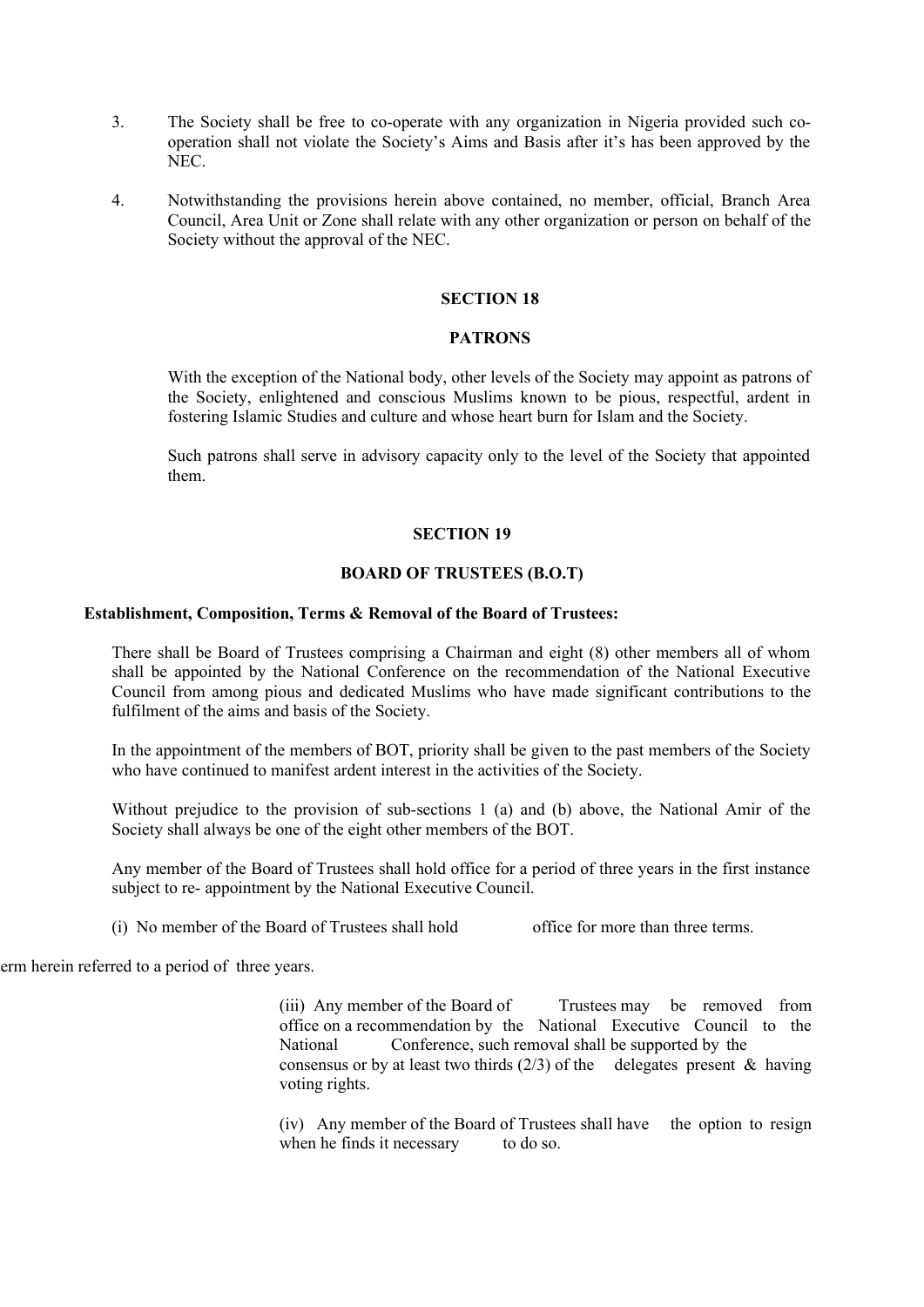# **(2) Properties**

The properties of the Society shall vest in the Board of Trustees.

The Board is hereby empowered to:

 Conserve and safeguard all the Society's properties. Assist the officers of the Society in sustaining and defending the principles for which the Society was established.

Assist the Society in securing internal and external support for its projects.

Supervise and participate in such projects of the Society as may be designated by the National Executive Council.

Notwithstanding anything to the contrary to act generally as adviser to the National Executive Council.

Carry out other functions as may be prescribed from time to time by the Conference or by the Executive Council.

# **(3) Meeting and Quorum**

The board shall meet as often as necessary but at least twice a year.

Not less than any four members of the Board must be present at any of its meeting.

The Naibul-Amir (International) and the General Secretary may attend the meeting of the board as observers.

# **(4) Trustees Account and Its Operation**

There is hereby established Trustee's Account which shall be operated by the Board for and on behalf of the Society only.

All revenue of the Society directly generated y the Board shall be directed to the Trustee Account.

The Board of Trustee shall make annual allocation according to the estimate approved at joint meeting of Board of Trustees and National Executive Council.

Where the Board of Trustees failed to meet three months after the National Conference, the budget prepared by the National Executive Council, shall become operative notwithstanding the nonapproval of the Board of Trustees.

The signature of the Chairman of the board or that of his nominee from among the broad member along with the signature of any one of the two other members of the Board shall be required for any withdrawal from the account.

# **Operational Regulations**

The Board may make regulation for the exercise of its powers or functions. However, any regulation by the Board but subsequently annulled by the joint meeting of the Board of Trustees and the National Executive Council shall to have effect from date of annulment.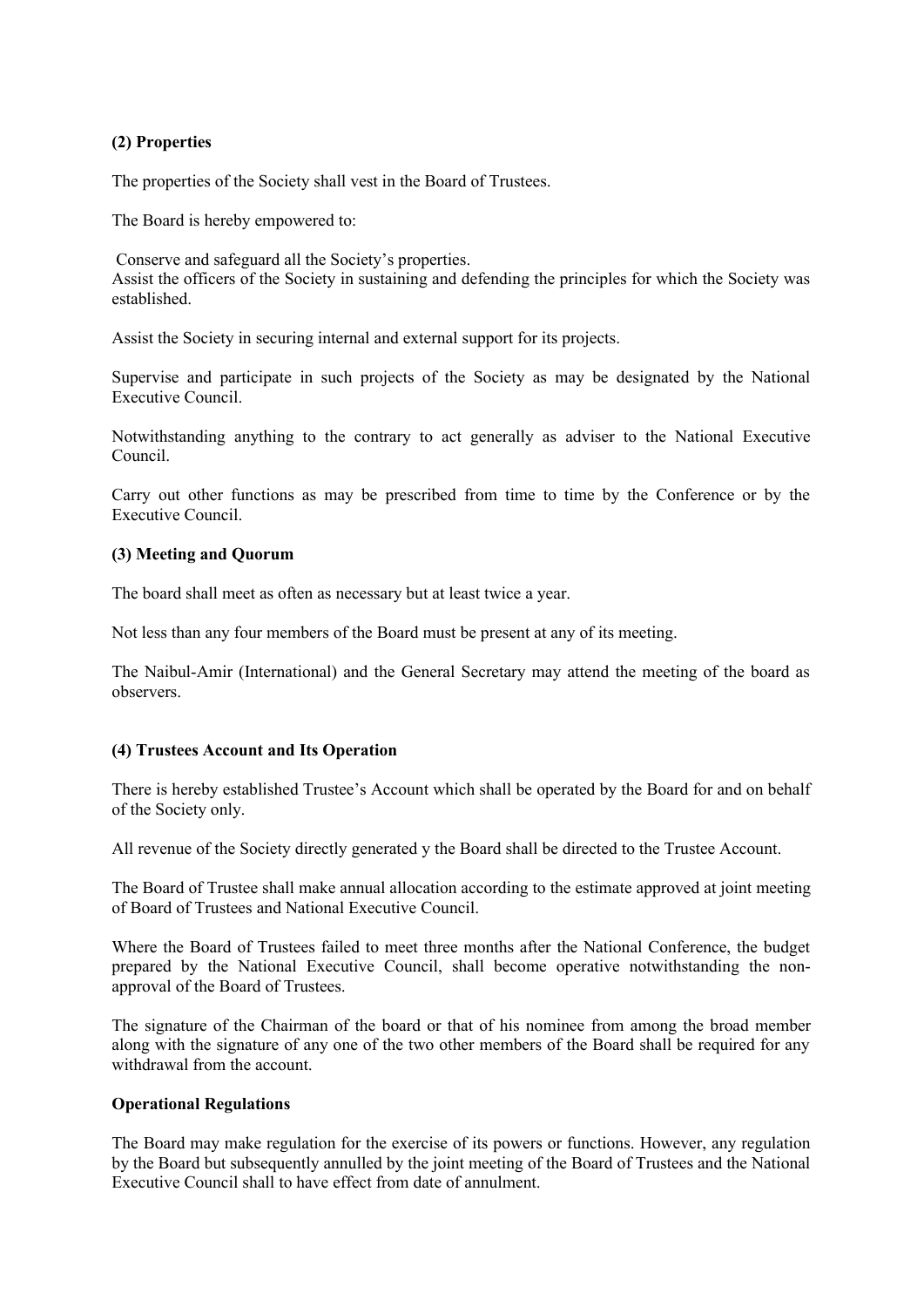Such Board's regulation shall be subject to the prior approval of the joint Meeting of the board and the NEC.

#### **SECTION (21)**

#### **DISCIPLINE**

- (1) Any National officer not discharging his duty well or found guilt of any misconduct shall be disciplined by the NEC.
- (2) Any misconduct on the part of an individual member shall be disciplined by his / her Branch, Area Council and Area Unit of Zone accordingly and a report of it may be made to the NEC where necessary.

During the course of the business of the National Conference of any other programme of the Society, any member (s) found of misbehaving or acting in any manner that might disrupt the proceeding of the Conference or any programme of the Society shall be disciplined by the NEC in any manner deemed appropriate.

4) For the purpose of this section any serious dispute or disciplinary matter between Area Units and Zones or between Zones, should be referred to NEC in writing for action.

#### **SECTION (22)**

#### **AMENDMENTS**

- Any amendment to this constitution may be proposed to the NEC not later than one month before the National Conference by:
- Any member of the NEC provided the proposal is supported by at least two members of the NEC.
- Any Area Unit Executive Council.
- Any Zonal Executive Council or Zonal Committee as a body.
- Any member of the Society other than the NEC members that desire an amendment of the Constitution shall pass his/ her proposal to his / her Area Unit who shall forward it as a proposal of the Unit if the Unit so decided.
- (3) Every proposal for the amendment of the Constitution shall be presented at the National Conference and shall be passed if supported by at least two thirds (2/3) votes of the delegates having voting right and present at the National Conference.

#### **SECTION (23)**

# **SUPREMACY OF THE CONSTITUTION**

Subject to Shara'a,the provisions of the Constitution shall be binding on all members and functionaries of the Society and it shall prevail and have superseding effect on all byelaws of the other levels of the Society.